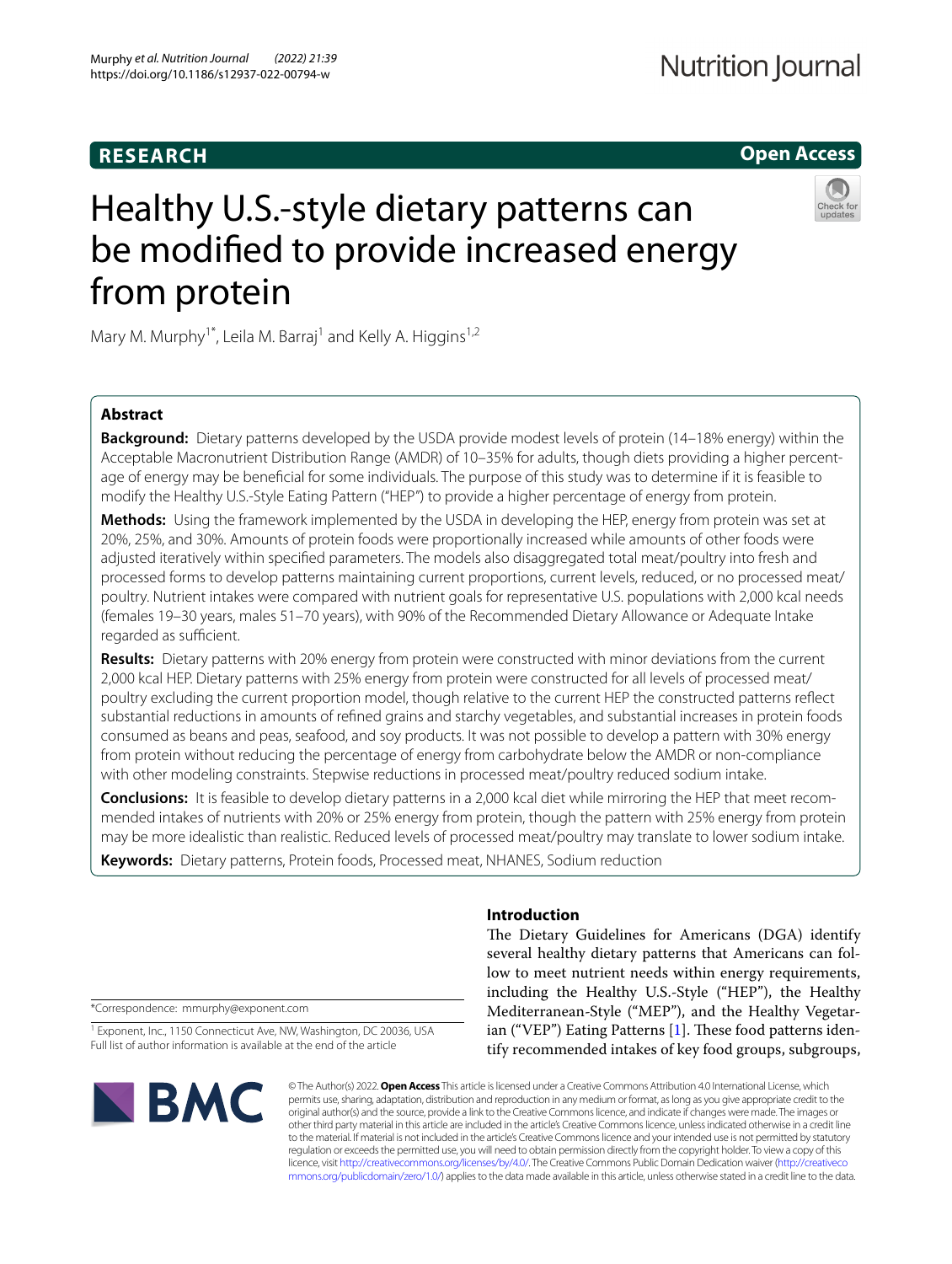and components to meet nutrient needs and DGA recommendations across a range of calorie levels  $[1]$  $[1]$ . The food patterns from USDA were designed to meet nutrient recommendations established in the Dietary Reference Intakes (DRIs), including macronutrient levels that fall within the Acceptable Macronutrient Distribution Ranges (AMDR) [\[2](#page-13-1)]. For an adult, the AMDR for carbohydrate is 45–65% of energy and the AMDR for fat is  $20-35%$  of energy. The balance,  $10-35%$  of energy, represents the AMDR for protein. In a 2,000 kcal diet, the model HEP and MEP patterns provide 18% of energy from protein and the VEP provides 14% of energy from protein, which are levels in the lower to middle range of the protein AMDR.

Dietary sources of protein in the HEP include a variety of plant and animal-based foods, including lean meats, poultry, eggs, seafood, nuts, seeds, and soy products that collectively account for nearly 40% of total dietary protein. Dairy foods contribute nearly 30% of total dietary protein, while the balance is provided by grains, vegetables, and fruits  $[3]$  $[3]$ . The DGA as well as guidance from the American Heart Association support consumption of protein from a variety of animal and plant sources, which reflects the preferences of many Americans as assessed in nationwide surveys [[1](#page-13-0), [4](#page-13-3)]. Americans are, however, encouraged to limit consumption of red meat and in particular processed meat [[1](#page-13-0)], largely based on concerns of chronic disease risk observed in epidemiological studies  $[5-8]$  $[5-8]$ . Some evidence suggests that adverse effects of meat intake may be attributed to processed meat rather than total meat  $[9, 10]$  $[9, 10]$  $[9, 10]$ , and evidence indicates that effects vary based on the comparator diet [[11\]](#page-13-8).

Randomized controlled studies provide evidence that dietary patterns delivering a higher proportion of energy as protein, including higher protein as meat, may in fact support health. For example, compared with a balanced diet proving 17% energy as protein and 33% energy as fat (12% energy as saturated fat), a diet providing 27% energy as protein and 28% energy as fat (6% energy as saturated fat) with 153 g lean beef daily for fve weeks resulted in lower total cholesterol and LDL-cholesterol and lower systolic blood pressure in a sample of adults with hypercholesterolemia [[12](#page-13-9), [13\]](#page-13-10). Dietary patterns providing a higher percentage of energy from protein while remaining within the AMDR (i.e., no more than 35% energy from protein) may have beneficial effects including improved body weight management in adults with overweight or obesity [[14](#page-13-11)], or lean mass and handgrip strength in the elderly when combined with resistance exercise [\[15](#page-13-12)]. Findings from a 2021 meta-analysis of 54 randomized controlled trials show that compared to diets providing on average 18% energy from protein (range of 10–23%), higher protein diets (average of 28% energy from protein, range of 20–45%) can support weight loss and reductions in fat mass, and lower systolic blood pressure, total cholesterol, triacylglycerol, and fasting insulin without adverse effects on other cardiometabolic risk factors [\[16](#page-13-13)]. This meta-analysis did not include an assessment based on protein source due to the absence of source information in most studies  $[16]$  $[16]$ , though other research indicates that diferent sources of protein may diferentially afect health outcomes, with neither plant nor animal sources consistently identifed as superior [\[17,](#page-13-14) [18\]](#page-13-15). Dietary patterns providing a higher percentage of energy as protein therefore may be of interest for some individuals, though alternate dietary patterns must of course meet all nutrient needs to ensure nutritional balance.

The purpose of this study was to determine if it is feasible to modify the 2,000 kcal HEP (i.e., M-HEP) to provide a higher percentage of energy from protein while meeting all nutrient needs using the framework implemented by the USDA in developing the HEP. The models also disaggregated total meat/poultry into fresh and processed forms under scenarios representing processed meat/ poultry at the current proportion of total meat/poultry representative of typical consumption among the U.S. population, the current level (i.e., no increase in ounceeq/week of processed meat/poultry despite increased intake of protein foods), a reduced level of processed meat/poultry, and no processed meat/poultry. This study provides an exploratory step in considering dietary patterns with a higher percentage of energy from both animal and plant sources represented by the protein foods group and subgroups in the DGA, including meat/poultry, seafood, eggs, nuts, seeds, and soy products.

# **Materials and methods Overview and data inputs**

This modeling study is based on the framework and data developed by USDA for food pattern modeling. USDA established an approach for food pattern modeling to develop dietary patterns that meet nutrient goals for the U.S. population ages 2 years and older [\[19](#page-13-16)]. The approach has been used to develop the HEP, and also the frst food patterns for infants and toddlers introduced in the 2020–2025 DGA  $[3, 19-21]$  $[3, 19-21]$  $[3, 19-21]$  $[3, 19-21]$ . The established method for developing dietary patterns is a 5-step process defned as follows: Step 1) establish energy levels, Step 2) establish nutritional goals, Step 3) establish food groupings and food group amounts, Step 4) determine nutrients obtained from foods within each group, and Step 5) evaluate nutrient levels compared to nutrient goals. The underlying data used by USDA in the development of dietary patterns for the 2020–2025 DGA are two days of food intake as reported in the National Health and Nutrition Examination Survey (NHANES) 2015–2016, and the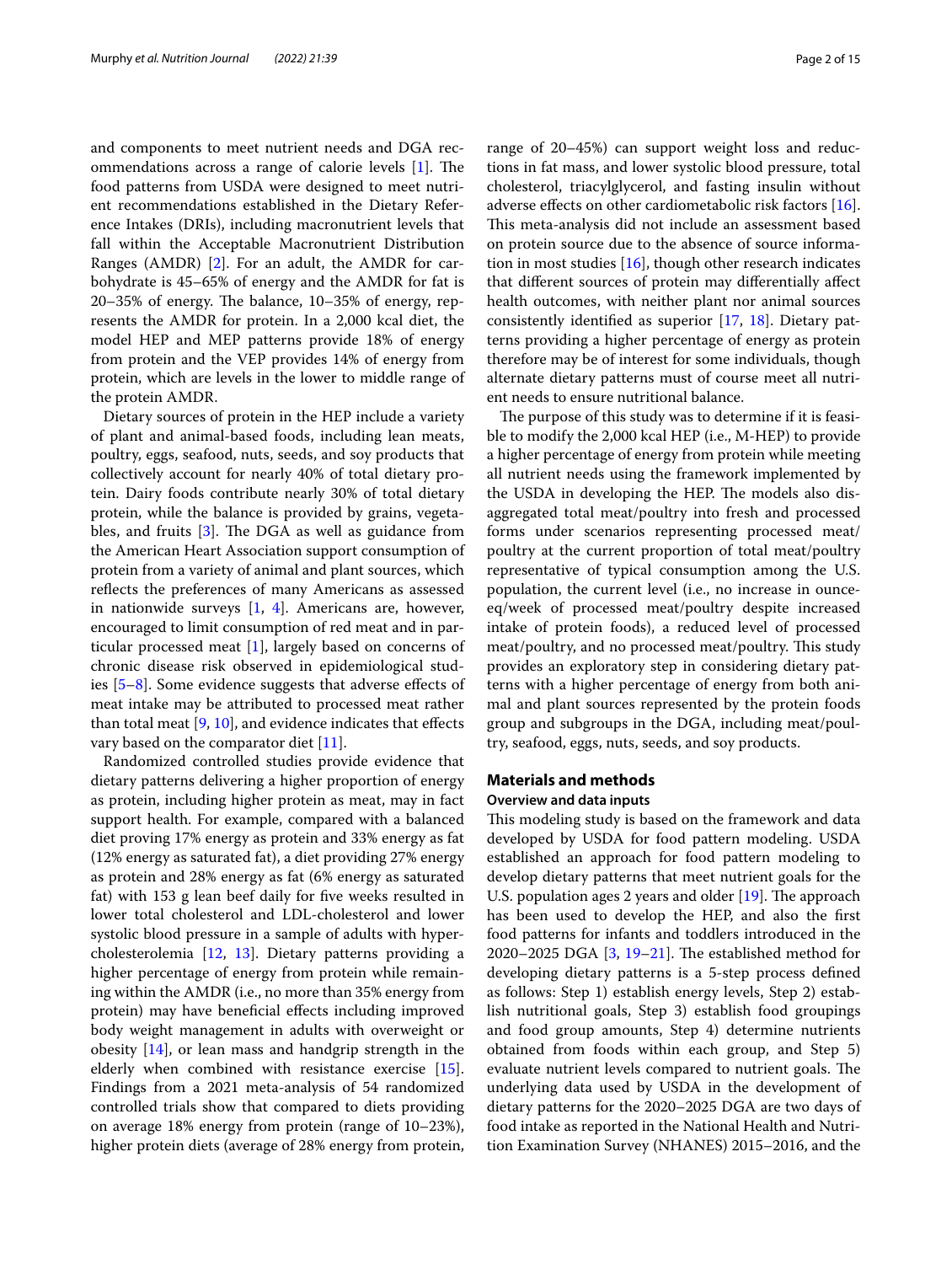Standard Reference (SR) Legacy nutrient composition data used by USDA to process nutrient intakes in the survey. In the current study, modifcations were made only to the percentage of energy from macronutrients necessary to achieve the objective of the study (step 2 of the 5-step process), and these modifcations in turn required revision of food group amounts (step 3 of the 5-step process) to refect the adjustment in macronutrient goals.

# **Nutritional goals and modifcations to macronutrient distributions**

The defining characteristic of the patterns modeled in this study is a higher level of energy from protein relative to the HEP. In this study, the modifed HEP models with higher protein are referred to as "M-HEP". Modified patterns were constructed with 20% (M20-HEP), 25% (M25- HEP), and 30% (M30-HEP) energy from protein, or 100 g, 125 g, and 150 g protein, respectively, in a 2,000 kcal diet. Food Patterns developed by USDA represent 12 energy levels from 1,000 to 3,200 kcal to address the range of energy needs for most individuals ages 2 years and older. Given the exploratory nature of this study, patterns were developed for the 2,000 kcal diet as a representative pattern. The 2,000 kcal diet is appropriate for energy needs of adolescents and adults over a range of ages and activity levels, including older sedentary men and older active women. Consistent with the approach used in development of dietary patterns in the DGA, nutrient requirements for patterns at the 2,000 kcal energy recommendation were designed to meet the DRIs for females ages 19–30 years and males ages 51–70 years [\[22](#page-14-0)].

# **Modifcations to the protein food group amounts and fresh vs processed forms**

The nutrient profiles for all food groups and subgroups used in this modeling are the consumption-weighted nutrient-dense food averages for the U.S. population ages 2 years and older as established by the food pattern modeling team for the 2020–2025 HEP [\[22\]](#page-14-0). Recommended amounts of foods from each food group in the HEP for a 2,000 kcal diet provided the starting values for all food groups and subgroups in these models, and consumption-weighted data for the U.S. population ages 2 years and older were selected for representative nutrient profiles of all food groups for the U.S. population. The HEP was modifed to meet the nutrient goals of 20% (M20- HEP), 25% (M25-HEP), and 30% (M30-HEP) energy from protein by adjusting contributions of protein foods to meet the protein targets. The constructed diets largely align with the HEP, with modifcations necessary only to provide higher levels of protein while still meeting nutrient goals.

The protein subgroups modified to develop the HEP in this analysis are subgroups for meat, poultry, eggs, seafood (with separate groups for seafood with higher and lower concentrations of omega-3 fatty acids, i.e., high n-3 and low n-3), nuts/seeds, and soy products. The beans and peas group, which counts towards either the vegetable or protein foods group in USDA food patterns, was also a potential source of protein in the models. Consistent with the DGA, in this study the meat group (referenced in some literature as red meat [\[23](#page-14-1)]) includes beef, pork, lamb, goat, and game meat, all in either unprocessed (fresh) or processed forms, while the poultry group includes chicken, turkey, Cornish hens, duck, goose, and game birds, likewise all in unprocessed (fresh) or processed forms. Lean meat or poultry therefore includes both fresh and processed forms.

In USDA's development of the HEP, the nutrient profle of each food group represents a composite of the population weighted average nutrient profles of similar foods in the constituent subgroups referred to as item clusters. Representative data selected by USDA for the nutrient profles typically refect nutrient data for a food with the least amount of added sugars, sodium, and solid fat. Examples of item clusters for protein foods include lean meat, poultry and fsh cooked without added fat or salt, canned fsh without added salt, hard-boiled whole eggs, reduced-fat hot dogs, reduced-fat turkey sausage (representative of all sausage), unsalted nuts, tofu, and soy protein isolate.

In the HEP, item clusters for meat and poultry include fresh and processed (i.e., cured) forms of these protein foods. For the current study, item clusters corresponding to fresh and processed forms of meat/poultry were disaggregated into the proportions of ounce-equivalents (ounce-eq) used by USDA in development of the  $2020-2025$  HEP (Table [1](#page-3-0)). The meat and poultry groups combined account for 68% of all ounce-eq in the protein foods group, with 57% as meat and 43% as poultry. Approximately one-third (34%) of all meat is represented by processed meat, while 12% of all poultry is represented by processed poultry. Across the combined subgroups of meat and poultry, 24% of these protein foods are represented by processed products and the balance  $(76%)$  is represented by fresh products. The proportionally weighted nutrient profles for the disaggregated fresh and processed item clusters within the meat and poultry subgroups developed for use in this analysis, along with the nutrient profles for all protein foods subgroups, are shown in Table [2](#page-4-0). All values in Table [2](#page-4-0) represent the nutrient profle per 1 ounce-eq of these protein foods, defned as 1 ounce lean meat, poultry, or seafood, 1 egg, ¼ cup cooked beans or tofu, 1 tablespoon peanut butter, or ½ ounce nuts/seeds.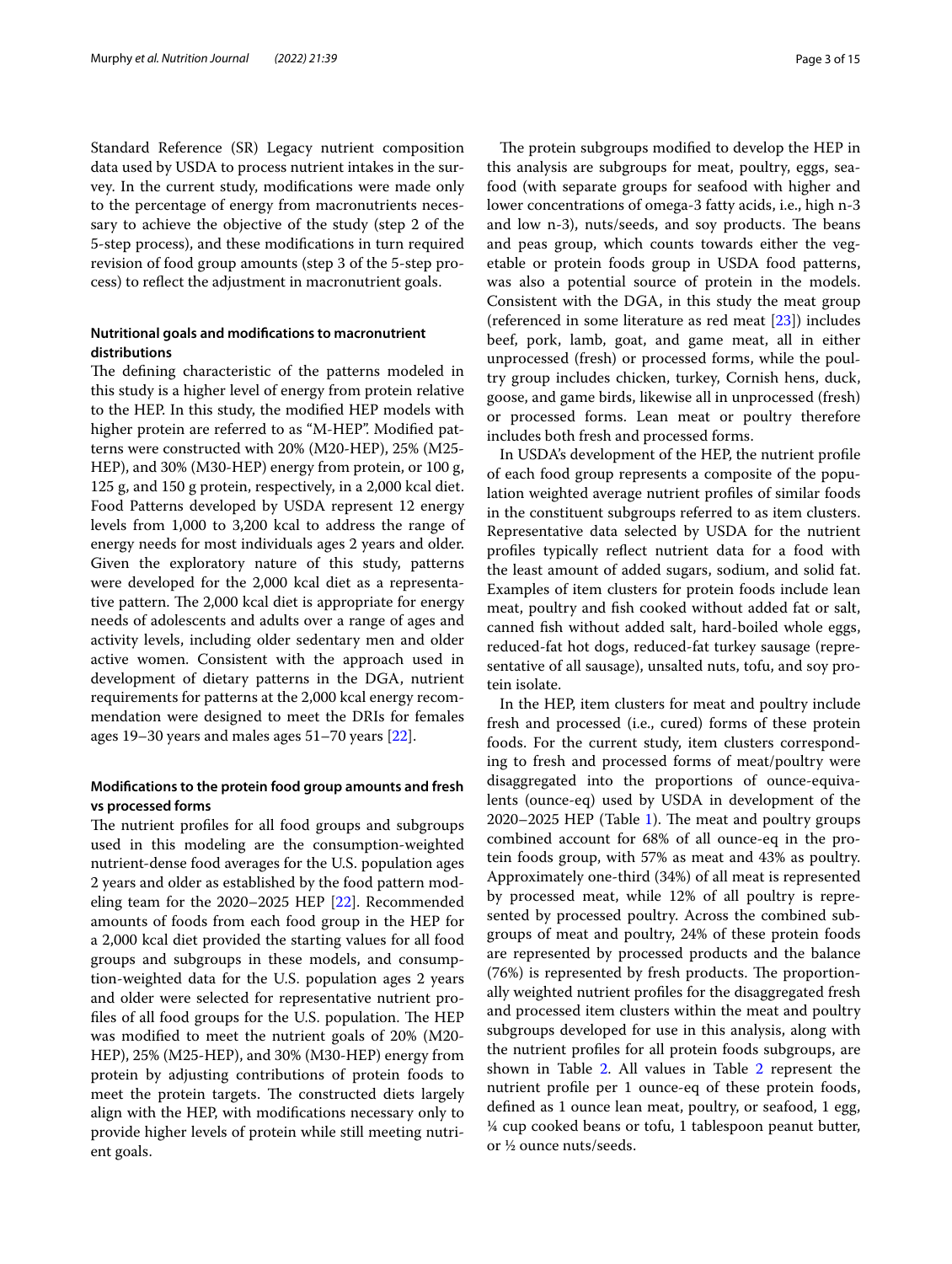| Item clusters in the red meat and<br>poultry food subgroups <sup>a</sup> | <b>Representative Food</b>                                | <b>Contribution to</b><br>Protein Foods (%) | <b>Contribution to</b><br><b>Food Subgroup</b><br>(%) |
|--------------------------------------------------------------------------|-----------------------------------------------------------|---------------------------------------------|-------------------------------------------------------|
| <b>Red meat</b>                                                          |                                                           | 38.21                                       | 100                                                   |
| Fresh                                                                    |                                                           |                                             |                                                       |
| Beef                                                                     | Beef, round, eye of round, separable lean only, roasted   | 9.06                                        | 23.71                                                 |
| Beef, ground                                                             | Ground beef, 97% lean, patty, pan-broiled                 | 10.36                                       | 27.12                                                 |
| Game meat                                                                | Deer, top round, lean only, steak, broiled                | 0.35                                        | 0.91                                                  |
| Lamb                                                                     | Lamb, domestic, leg, separable lean only, choice, roasted | 0.32                                        | 0.83                                                  |
| Liver                                                                    | Beef, liver, pan-fried                                    | 0.23                                        | 0.61                                                  |
| Pork, fresh                                                              | Pork, fresh, sirloin chops, boneless, lean, broiled       | 4.88                                        | 12.76                                                 |
| Subtotal                                                                 |                                                           | 25.2                                        | 65.94                                                 |
| Processed                                                                |                                                           |                                             |                                                       |
| Sausage                                                                  | Turkey sausage, reduced fat, brown and serve, cooked      | 2.53                                        | 6.62                                                  |
| Luncheon meats, beef                                                     | Frankfurter, beef, low fat                                | 3.35                                        | 8.75                                                  |
| Luncheon meats, pork                                                     | Ham, sliced, extra lean                                   | 4.72                                        | 12.34                                                 |
| Pork, cured                                                              | Pork, cured, ham, whole, separable lean only, roasted     | 2.42                                        | 6.35                                                  |
| Subtotal                                                                 |                                                           | 13.02                                       | 34.06                                                 |
| Poultry                                                                  |                                                           | 29.39                                       | 100                                                   |
| Fresh                                                                    |                                                           |                                             |                                                       |
| Chicken                                                                  | Chicken, meat only, roasted                               | 24.37                                       | 82.9                                                  |
| Turkey                                                                   | Turkey, meat only, roasted                                | 1.6                                         | 5.44                                                  |
| Subtotal                                                                 |                                                           | 25.97                                       | 88.34                                                 |
| Processed                                                                |                                                           |                                             |                                                       |
| Luncheon meats, poultry                                                  | Turkey breast, sliced, prepackaged                        | 3.43                                        | 11.66                                                 |
| Subtotal                                                                 |                                                           | 3.43                                        | 11.66                                                 |
| Total red meat and poultry                                               |                                                           | 67.62                                       |                                                       |
| Fresh                                                                    |                                                           | 51.17                                       | 76                                                    |
| Processed                                                                |                                                           | 16.45                                       | 24                                                    |

<span id="page-3-0"></span>**Table 1** Contributions of fresh and processed meat and poultry item clusters to protein foods in the HEP

<sup>a</sup> Contributions calculated from data used by USDA in the development of the U.S. Healthy Style Eating Pattern (HEP) [\[22\]](#page-14-0). Consistent with the DGA, the meat group in this study includes beef, pork, lamb, goat, and game meat, all in either unprocessed (fresh) or processed forms, while the poultry group includes chicken, turkey, Cornish hens, duck, goose, and game birds, likewise all in unprocessed (fresh) or processed forms. Lean meat or poultry therefore includes both fresh and processed forms

#### **Analysis**

A series of food pattern models was developed using stepwise reductions in the number of ounce-eq of processed meat/poultry relative to levels in the HEP. At each target level of energy from protein (i.e., 20%, 25%, and 30%), a pattern that maintained the HEP ratio of processed to fresh meat and poultry ounce-eq (i.e., 34:66 for processed: fresh meat and 12:88 for processed: fresh poultry) and proportionately increased all protein foods was frst attempted. Patterns that proportionately increased all protein foods other than processed meat and poultry were then modeled, thus maintaining current allowances for processed meat and processed poultry in the HEP, namely 4.5 and 1.0 ounce-eq per week, respectively, based on weighted consumption data for the U.S. population. Contributions of processed meat and poultry were then decreased to 2 and 0.5 ounce-eq per week, respectively; an additional model was developed in which all processed meat/poultry was eliminated. If the M-HEP could not be achieved with proportional increases in all protein food subgroups, the subgroups were individually adjusted. With the exception of eggs, minimum levels of weekly ounce-eq from each protein subgroup were maintained at levels no lower than levels in the HEP. The weekly allowance for eggs, which are a concentrated source of cholesterol, was reduced to ofset the cholesterol provided by additional ounce-eq of meat, poultry, and seafood.

To accommodate increased energy from protein foods, levels of refned grains and starchy vegetables were frst decreased and energy allowed from the solid fats and added sugars components of the "calories for other uses" was reduced. To maintain some fexibility in other dietary choices and consistency with the HEP, the M-HEP retained total calories for other uses in the range of 75%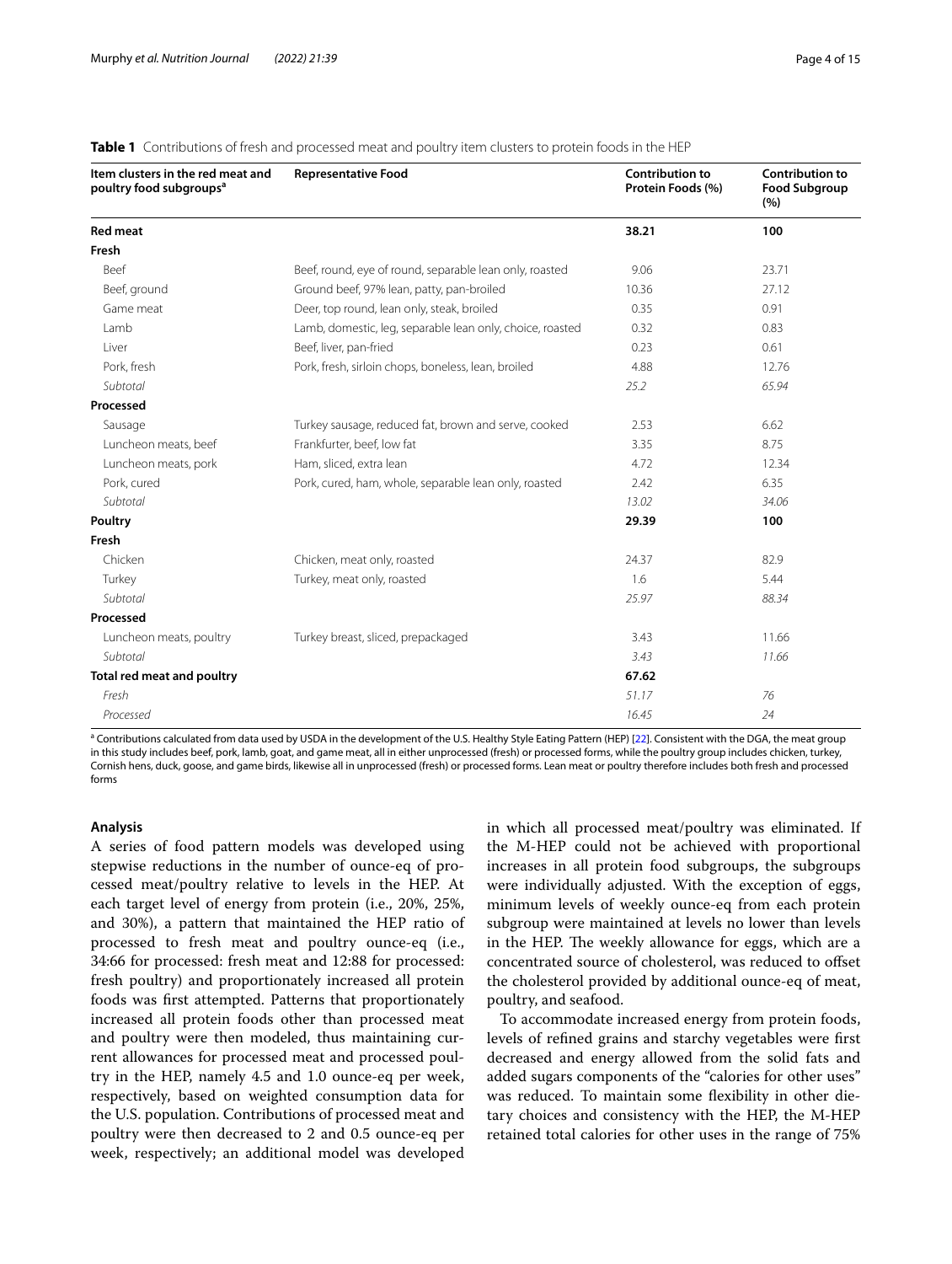<span id="page-4-0"></span>

|   | ١                                                                               |               |
|---|---------------------------------------------------------------------------------|---------------|
|   |                                                                                 |               |
|   | ֘֝֬<br>ć<br>l<br>i<br>d                                                         |               |
|   | Ï<br>í                                                                          |               |
|   |                                                                                 |               |
|   | d<br>j                                                                          |               |
|   |                                                                                 |               |
|   | ١<br>i<br>Ì<br>ı                                                                |               |
|   | ׇׇ֦ׅ֡֡<br>i                                                                     | ì             |
|   | 7<br>i<br>ׇ֚֬֕                                                                  |               |
|   | Ï                                                                               |               |
|   | Š                                                                               |               |
|   | i                                                                               |               |
|   | ׇ֘֒<br>1<br>í                                                                   |               |
|   | ì<br>l                                                                          |               |
|   | Š<br>5<br>i                                                                     |               |
|   | Ï<br>j<br>ï<br>Ó<br>l                                                           |               |
|   | Į                                                                               |               |
|   | j<br>ţ                                                                          |               |
|   | Ì<br>֖֖֖֖֧ׅ֧֧֧֪ׅ֧֪֧֚֚֚֚֚֚֚֚֚֚֚֚֚֚֚֚֚֚֚֚֚֚֚֚֚֚֚֚֚֚֬֝֝֝֓֞֝֓֞֝֬֓֞֝֬<br>¢<br>J<br>l |               |
|   | I<br>1<br>Ï<br>j                                                                |               |
|   | ļ<br>j                                                                          |               |
|   | ŕ                                                                               |               |
|   |                                                                                 |               |
| i |                                                                                 |               |
|   | ζ                                                                               |               |
|   | ļ<br>ׇ֚֘                                                                        |               |
|   | j<br>Ï                                                                          |               |
|   | ł                                                                               |               |
|   | ļ<br>1                                                                          |               |
|   | ĭ<br>5<br>ï                                                                     | l             |
|   | j<br>Ξ                                                                          |               |
|   | Ċ<br>ׇ֚֬֓֡<br>l                                                                 |               |
|   |                                                                                 |               |
|   | Ì<br>i<br>d<br>Ï                                                                | $\mathcal{L}$ |
|   |                                                                                 |               |
|   | I<br>i<br>١                                                                     |               |
|   | Į                                                                               |               |
|   | i<br>١<br>ï                                                                     |               |
|   | $\overline{ }$<br>$\overline{\phantom{a}}$<br>)<br>J                            |               |
| I |                                                                                 |               |
|   | r<br>l<br>¢<br>l                                                                |               |

|                      | Meat  |                    |                        | Poultry |                    |                                                                                                                                     | Fish           |          | Eggs   | Soy Products     | Nuts/Seeds | Beans and Peas |
|----------------------|-------|--------------------|------------------------|---------|--------------------|-------------------------------------------------------------------------------------------------------------------------------------|----------------|----------|--------|------------------|------------|----------------|
|                      | Total | Fresh <sup>a</sup> | Processed <sup>a</sup> | Total   | Fresh <sup>a</sup> | Processed <sup>a</sup>                                                                                                              | $\frac{2}{11}$ | $L_0$ n3 |        |                  |            |                |
| Macronutrients       |       |                    |                        |         |                    |                                                                                                                                     |                |          |        |                  |            |                |
| Calories, kcal       | 43.57 | 44.59              | 40.73                  | 50.98   | 53.32              | 30.05                                                                                                                               | 55.73          | 32.49    | 77.50  | 47.65            | 88.37      | 50.67          |
| Protein, g           | 6.94  | 7.93               | 4.87                   | 7.79    | 8.20               | 4.20                                                                                                                                | 6.47           | 6.41     | 6.29   | 11.81            | 3.07       | 3.96           |
| Ō<br>Carbohydrate,   | 0.28  | $0.01$             | 0.79                   | 0.07    | 0.00               | 0.62                                                                                                                                | 0.00           | 0.17     | 0.56   | 0.19             | 3.29       | 10.82          |
| Fiber, dietary, g    | 0.01  | $_{0.00}$          | 0.02                   | 0.00    | 0.00               | 0.00                                                                                                                                | 0.00           | 0.00     | 0.00   | 0.06             | $\Xi$      | 3.79           |
| Total lipid (fat), g | 1.46  | 1.19               | 1.97                   | 1.94    | 2.04               | 1.07                                                                                                                                | 3.11           | 0.54     | 5.31   | 0.70             | 7.68       | 0.35           |
| Saturated fats,      | 0.48  | 0.47               | 0.49                   | 0.53    | 0.56               | 0.26                                                                                                                                | 0.64           | 0.15     | 1.63   | 0.11             | 1.15       | $0.07$         |
| Linoleic acid, g     | 0.12  | 0.06               | 0.22                   | 0.37    | 0.38               | 0.25                                                                                                                                | 0.18           | 0.05     | 0.59   | 0.28             | 1.99       | 0.10           |
| Linolenic acid, g    | 0.01  | 0.00               | 0.01                   | 0.02    | $0.02$             | 0.01                                                                                                                                | 0.03           | 0.01     | 0.02   | 0.04             | 0.14       | 0.06           |
| Cholesterol, mg      | 20.07 | 23.37              | 3.23                   | 24.27   | 25.44              | 13.89                                                                                                                               | 18.12          | 25.00    | 186.50 | 0.00             | 0.00       | 0.00           |
| <b>Minerals</b>      |       |                    |                        |         |                    |                                                                                                                                     |                |          |        |                  |            |                |
| Calcium, mg          | 2.47  | 2.09               | 3.17                   | 4.22    | 4.22               | 3.97                                                                                                                                | 7.76           | 10.16    | 25.00  | 35.77            | 29.85      | 19.52          |
| Iron, mg             | 0.55  | 0.68               | 0.29                   | 0.32    | 0.34               | 0.12                                                                                                                                | 0.15           | 0.24     | 0.60   | 1.95             | 0.44       | 1.05           |
| Magnesium, mg        | 6.12  | 6.59               | 5.07                   | 7.00    | 7.16               | 5.39                                                                                                                                | 9.29           | 9.00     | 5.00   | 7.38             | 30.34      | 23.62          |
| Phosphorus, mg       | 63.61 | 64.40              | 60.83                  | 57.86   | 55.75              | 70.59                                                                                                                               | 74.53          | 73.54    | 86.00  | 106.46           | 60.74      | 66.96          |
| Potassium, mg        | 92.94 | 96.03              | 85.06                  | 73.53   | 68.82              | 105.18                                                                                                                              | 110.00         | 83.04    | 63.00  | 19.98            | 93.70      | 180.78         |
| Sodium, mg           | 99.63 | 16.16              | 261.11                 | 51.61   | 24.64              | 254.58                                                                                                                              | 22.97          | 97.95    | 62.00  | 128.40           | 7.60       | 0.69           |
| Zinc, mg             | 1.15  | 1.44               | 0.56                   | 0.57    | 0.60               | 0.27                                                                                                                                | 0.14           | 0.42     | 0.53   | 0.57             | 0.48       | 0.47           |
| Copper, mg           | 0.05  | 0.06               | 0.02                   | 0.02    | 0.02               | $\overline{0}$                                                                                                                      | 0.02           | 0.06     | 0.01   | 0.22             | 0.13       | 0.10           |
| Selenium, µg         | 8.O4  | 8.62               | 6.75                   | 6.12    | 6.39               | 3.69                                                                                                                                | 12.72          | 14.39    | 15.40  | 0.75             | 1.53       | 1.60           |
| Vitamins             |       |                    |                        |         |                    |                                                                                                                                     |                |          |        |                  |            |                |
| Vitamin A, µg RAE    | 3.83  | 20.88              | $\overline{0}$ .       | 3.85    | 4.33               | 0.00                                                                                                                                | 17.33          | 7.41     | 74.50  | 0.00             | 0.05       | 0.03           |
| Vitamin E, mg AT     | 0.07  | $0.07$             | 0.06                   | 0.07    | 0.07               | 0.04                                                                                                                                | 0.30           | 0.27     | 0.52   | 0.00             | 1.82       | 0.25           |
| Vitamin D, IU        | 3.76  | 2.05               | 7.05                   | 1.54    | 1.50               | 1.70                                                                                                                                | 133.76         | 40.70    | 43.50  | 0.00             | 3.47       | 0.00           |
| Vitamin C, mg        | 0.03  | 0.00               | 0.07                   | 0.00    | 0.00               | 0.00                                                                                                                                | 0.80           | 0.22     | 0.00   | $\overline{0}$ . | 0.05       | 0.30           |
| Thiamin, mg          | 0.06  | 0.05               | 0.08                   | 0.02    | 0.02               | 0.01                                                                                                                                | 0.08           | 0.01     | 0.03   | 0.03             | 0.03       | 0.09           |
| Riboflavin, mg       | 0.06  | $0.07$             | 0.06                   | 0.05    | 0.05               | 0.04                                                                                                                                | 0.04           | 0.02     | 0.26   | 0.02             | 0.05       | 0.03           |
| Niacin, mg           | 1.63  | 1.87               | 1.14                   | 2.56    | 2.61               | 2.03                                                                                                                                | 2.09           | 1.30     | 0.03   | 0.19             | 1.30       | 0.20           |
| Vitamin B-6, mg      | 0.11  | 0.13               | 0.09                   | 0.13    | 0.14               | 0.12                                                                                                                                | 0.16           | 0.06     | 0.06   | 0.02             | 0.06       | 0.07           |
| Vitamin B-12, µg     | 0.58  | 0.77               | 0.19                   | 0.10    | 0.10               | 0.10                                                                                                                                | 0.86           | 1.13     | 0.56   | 0.00             | 0.00       | 0.00           |
| Choline, mg          | 26.01 | 28.79              | 20.07                  | 21.04   | 22.52              | 8.53                                                                                                                                | 20.51          | 19.03    | 146.90 | 26.08            | 8.71       | 12.77          |
| Vitamin K, µg        | 0.30  | 0.38               | 0.13                   | 0.57    | 0.64               | 0.00                                                                                                                                | 0.05           | 0.12     | 0.15   | 0.16             | 0.60       | 1.58           |
| Folate, µg DFE       | 2.36  | 2.64               | 1.77                   | 1.69    | 1.75               | 1.13                                                                                                                                | 7.60           | 3.95     | 22.00  | 23.59            | 11.97      | 68.47          |
|                      |       |                    |                        |         |                    | <sup>a</sup> Contributions calculated from data used by USDA in the development of the U.S. Healthy Style Eating Pattern (HEP) [22] |                |          |        |                  |            |                |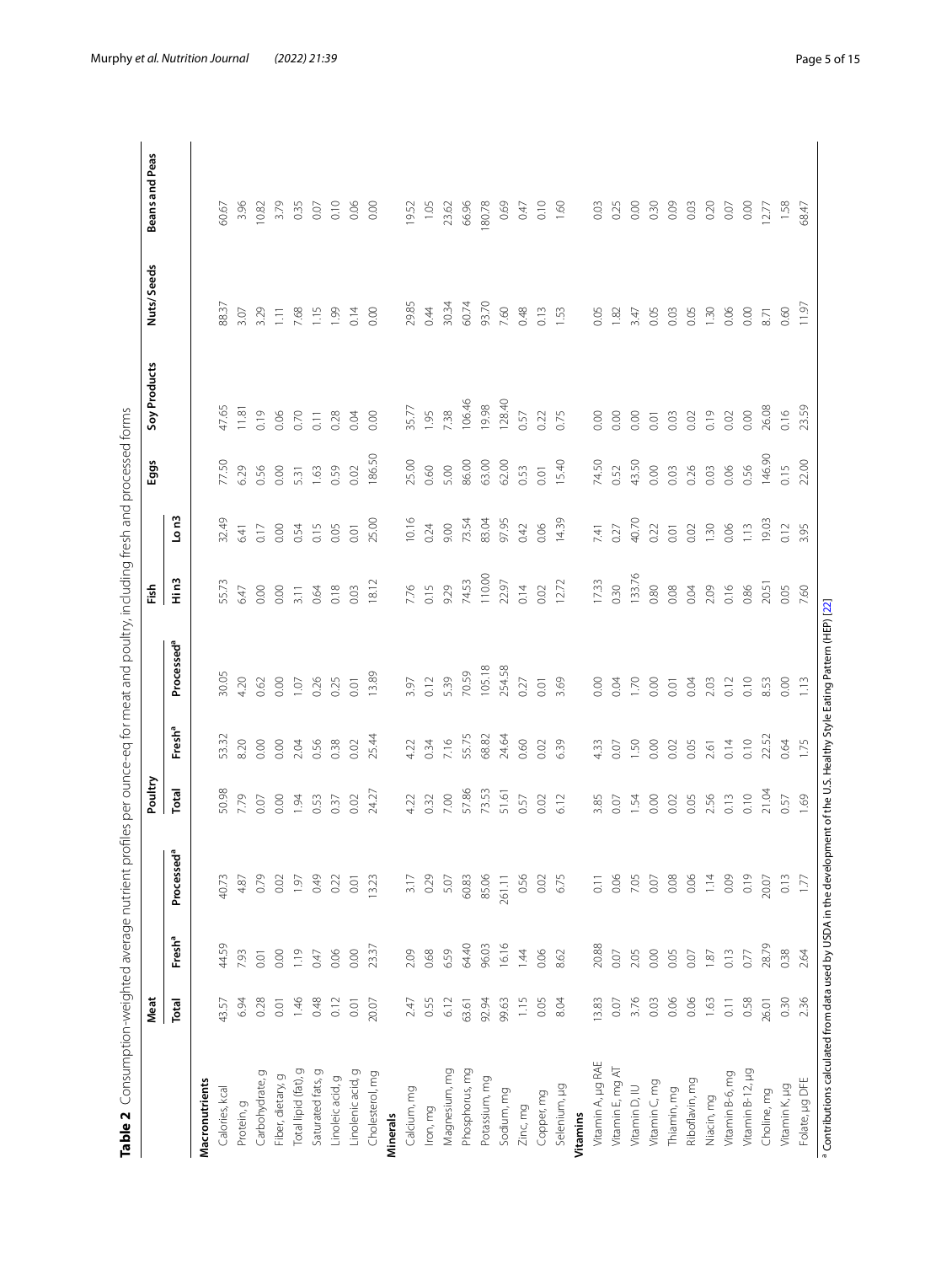to 100% of calories allocated for this use in the HEP (i.e., approximately 180 to 242 kcal). The percent allocation of solid fat and added sugars was maintained approximately in the ratio used in the HEP of 16 g solid fat and 27 g added sugars.

In developing the M-HEP in this study, nutrient goals consistent with those used by the USDA were used to assess nutrient adequacy. Nutrient goals for the patterns are diets within the macronutrient AMDRs, at least 90% of the Recommended Dietary Allowance (RDA) or Adequate Intake (AI) for micronutrients, fber, and fatty acids as established by the IOM [[2,](#page-13-1) [24,](#page-14-2) [25\]](#page-14-3), below the Chronic Disease Risk Reduction (CDRR) for sodium [\[25](#page-14-3)], and within quantitative recommendations in the 2020–2025 DGA for saturated fat [[1\]](#page-13-0). In the current analysis, M-HEP model diets likewise were considered nutritionally suffcient if the levels of nutrients were at least 90% of the RDA/AI for both males ages 51–70 years and females ages 19–30 years which are representative populations consuming a 2,000 kcal diet and the nutrient goals used by USDA to assess compliance [\[22](#page-14-0)]. The HEP developed by USDA does not meet the specifed nutrient goals for vitamin D, vitamin E, choline, iron (females) and magnesium (males) [\[22](#page-14-0)]. If the level of these nutrients in a model was marginally less than the specifed RDA/AI target (i.e., 90% of the RDA/AI), the model was considered sufficient, which is consistent with the approach utilized by the USDA [[20](#page-13-18)]. Although the 2020–2025 DGA does not specify a limit on dietary cholesterol, Americans are encouraged to consume only as much as necessary within a nutritionally adequate diet  $[1]$  $[1]$ . The patterns modelled in this study were designed to provide less than 300 mg cholesterol, which is the limit used in food pattern modeling exercises to support the 2020–2025 DGA [[22](#page-14-0)].

In developing the M-HEP, food group recommendations for underconsumed foods were maintained within the median and 95th percentiles of Usual Intakes (UI) to maintain feasible dietary patterns while overconsumed components were maintained between 5<sup>th</sup> percentile and median intakes [[22\]](#page-14-0). Given the exploratory nature of this modeling exercise, this constraint was not consistently enforced and deviations are noted.

The patterns generated following this stepwise approach were further reviewed and modifed by manually adjusting food group amounts to create food patterns translatable for communicating dietary guidance, which is consistent with the refnements detailed by USDA in development of the HEP. These modifications included rounding food groups to the nearest half unit (e.g., 2.4 units was rounded to 2.5 units) and minor adjustments to minimize variations within a food group across food patterns for a given protein level.

# **Results**

The modified HEP diets (at 2,000 kcal) designed to meet the target levels of energy from protein and target allowances of processed meat and poultry are sum-marized in Table [3](#page-6-0). Nutrient profiles for these food patterns and a comparison of the nutrient content of each pattern to reference nutrient goals are provided in Table [4](#page-7-0).

# **Modifed food groups with 20% energy from protein**

It was feasible to develop a M20-HEP (i.e., 100 g protein daily) that proportionately increased all protein foods, and a M20-HEP that proportionately increased all protein foods while maintaining processed meat/poultry at the current proportion, current level, at a reduced level, or eliminating all processed meat/poultry. The model diets provide 50% energy as carbohydrate and 32-33% energy as fat (Table  $4$ ). Development of the M20-HEP patterns was achieved with a reduction of 0.5 ounceeq per day refned grains and elimination of 16–20 kcal from the calories for other uses group (i.e., elimination of up to 1 g solid fat and 2–3 g added sugars) for models including processed meat/poultry. In the M20-HEP that eliminated processed meat/poultry, no reduction in calories for other uses was necessary and protein needs were met with 44 ounce-eq per week of protein foods compared to 46.5 ounce-eq per week in models with processed meat/poultry.

# **Modifed food groups with 25% energy from protein**

Under the specified constraints of this study, it was not feasible to develop a M25-HEP (i.e., 125 g protein daily) that proportionately increased all protein foods while maintaining the HEP proportion of protein foods as processed meat/poultry. It was, however, feasible to develop M25-HEP patterns that increased protein foods while maintaining processed meat/ poultry at the current level, at a reduced level, or eliminating all processed meat/poultry. These diets provide 46% energy as carbohydrate and 31% energy as fat (Table [4\)](#page-7-0). M25-HEP models reflecting current amounts, reduced amounts, or no processed meat/ poultry were constructed by limiting increases in the eggs subgroup (2 eggs per week) to offset additional sources of cholesterol, maintaining HEP levels of nuts and seeds (4 ounce-eq per week), increasing soy products to 4 ounce-eq per week and increasing beans and peas by 3.5 cup eq/week (i.e., 14 ounce-eq per week), and proportionally increasing meat, poultry, and seafood protein foods to meet the protein target. Refined grains were reduced from 3 to 1 ounce-eq per day and starchy vegetables were reduced from 5 to 3 ounce-eq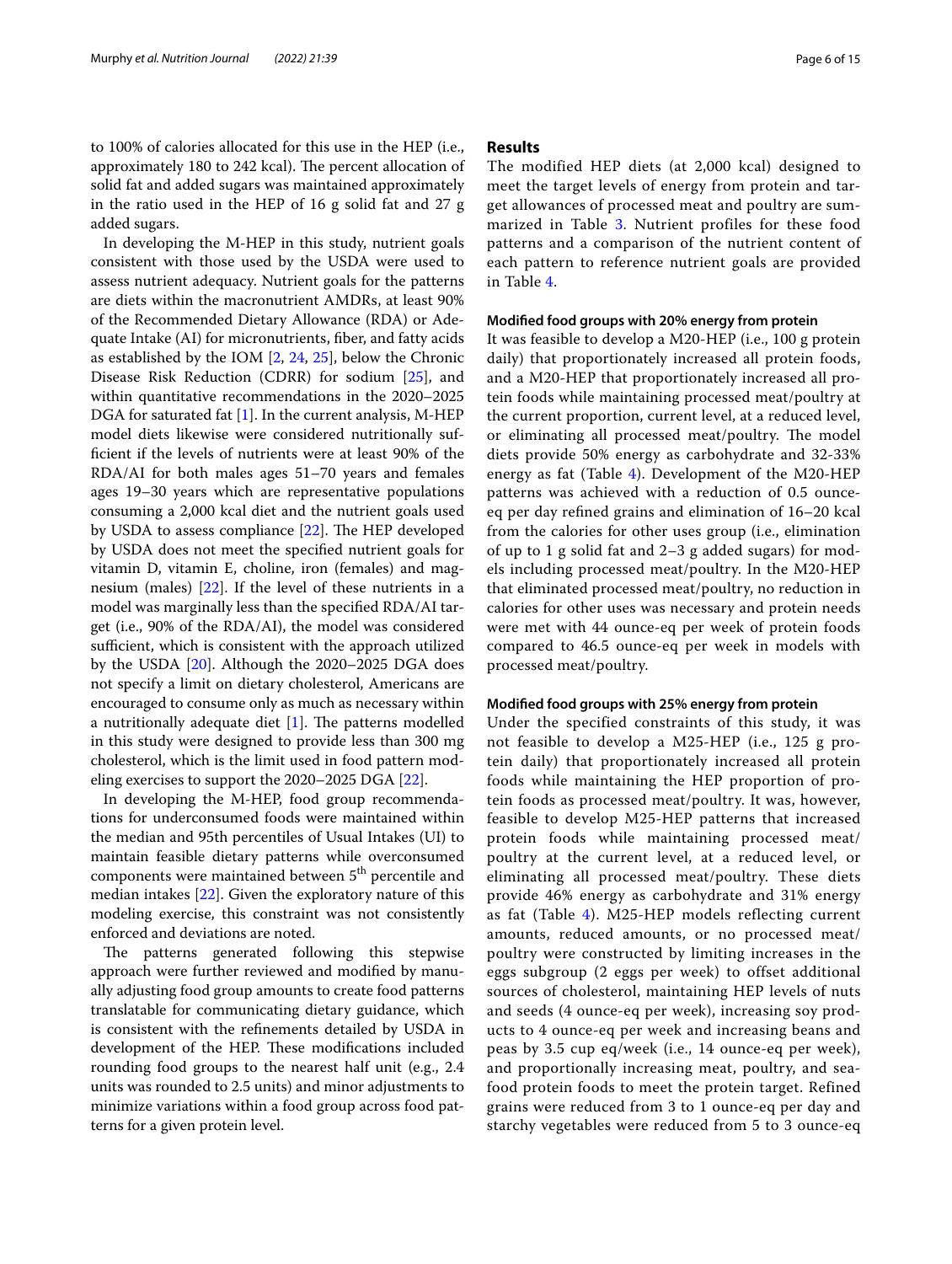| Page 7 of 15 |  |  |  |
|--------------|--|--|--|
|              |  |  |  |

<span id="page-6-0"></span>

|  |  |  | Table 3 Modified HEP with 20% or 25% energy from protein and varying proportions of processed meat/poultry |  |  |  |  |  |
|--|--|--|------------------------------------------------------------------------------------------------------------|--|--|--|--|--|
|--|--|--|------------------------------------------------------------------------------------------------------------|--|--|--|--|--|

|                                   |                                                                                              | <b>HEP</b> <sup>a</sup> | $M20-HEPb$     |                                                                          |                |                | M25-HEPb       |                |                |
|-----------------------------------|----------------------------------------------------------------------------------------------|-------------------------|----------------|--------------------------------------------------------------------------|----------------|----------------|----------------|----------------|----------------|
|                                   |                                                                                              |                         |                | Scenarios for Proportion of Total Meat/Poultry as Processed Meat/Poultry |                |                |                |                |                |
| <b>Food Group and</b><br>Subgroup | Intake Frequency Current % Current % Current Amount Reduced None Current Amount Reduced None |                         |                |                                                                          | Amount         |                |                | Amount         |                |
| <b>Total fruit</b>                | ounce-eq/day                                                                                 | $\overline{2}$          | $\overline{2}$ | $\overline{2}$                                                           | $\overline{2}$ | $\overline{2}$ | $\overline{2}$ | $\overline{2}$ | $\overline{2}$ |
| <b>Total vegetables</b>           | ounce-eq/week                                                                                | 17.5                    | 17.5           | 17.5                                                                     | 17.5           | 17.5           | 19             | 19             | 19             |
| Dark green                        |                                                                                              | 1.5                     | 1.5            | 1.5                                                                      | 1.5            | 1.5            | 1.5            | 1.5            | 1.5            |
| Red-orange                        |                                                                                              | 5.5                     | 5.5            | 5.5                                                                      | 5.5            | 5.5            | 5.5            | 5.5            | 5.5            |
| Beans and peas                    |                                                                                              | 1.5                     | 1.5            | 1.5                                                                      | 1.5            | 1.5            | 5              | 5              | 5              |
| Starchy                           |                                                                                              | 5                       | 5              | 5                                                                        | 5              | 5              | 3              | 3              | 3              |
| Other                             |                                                                                              | $\overline{4}$          | $\overline{4}$ | $\overline{4}$                                                           | $\overline{4}$ | $\overline{4}$ | $\overline{4}$ | $\overline{4}$ | $\overline{4}$ |
| <b>Total grains</b>               | ounce-eq/day                                                                                 | 6                       | 5.5            | 5.5                                                                      | 5.5            | 5.5            | 4              | 4              | 4              |
| Whole grains                      |                                                                                              | 3                       | 3              | 3                                                                        | 3              | 3              | 3              | 3              | 3              |
| Refined grains                    |                                                                                              | $\overline{3}$          | 2.5            | 2.5                                                                      | 2.5            | 2.5            | $\mathbf{1}$   | $\mathbf{1}$   | $\mathbf{1}$   |
| <b>Total protein foods</b>        | ounce-eq/week                                                                                | 39                      | 46.5           | 46.5                                                                     | 46.5           | 44.0           | 64.0           | 64.5           | 64.0           |
| Meats, poultry, eggs              | ounce-eq/<br>week                                                                            | 26                      | 31             | 31                                                                       | 31             | 29.5           | 41.5           | 42             | 41.5           |
| Meats <sup>c</sup>                |                                                                                              | 12.5                    | 15             | 15                                                                       | 15             | 14.5           | 21.5           | 22             | 21.5           |
| Meats, fresh                      |                                                                                              | 8.5                     | 10             | 11                                                                       | 13             | 14.5           | 17.5           | 19.5           | 21.5           |
| Meats, processed                  |                                                                                              | 4.5                     | 5              | 4.5                                                                      | $\overline{2}$ | $\mathbf{0}$   | 4.5            | $\overline{2}$ | 0              |
| Poultry <sup>c</sup>              |                                                                                              | 10.5                    | 12.5           | 12.5                                                                     | 12.5           | 12             | 18             | 18             | 18             |
| Poultry, fresh                    |                                                                                              | 9.5                     | 11             | 11.5                                                                     | 12             | 12             | 17             | 17.5           | 18             |
| Poultry processed                 |                                                                                              | $\mathcal{I}$           | 1.5            | 1                                                                        | 0.5            | $\Omega$       | $\mathbf{1}$   | 0.5            | 0              |
| Eggs                              |                                                                                              | 3                       | 3.5            | 3.5                                                                      | 3.5            | 3              | $\overline{2}$ | $\overline{2}$ | $\overline{2}$ |
| <b>Total seafood</b>              | ounce-eq/week                                                                                | 8                       | 10             | 10                                                                       | 10             | 9.5            | 14.5           | 14.5           | 14.5           |
| Fish-Hin3                         |                                                                                              | 2.1                     | 2.5            | 2.5                                                                      | 2.5            | 2.4            | 3.6            | 3.6            | 3.6            |
| Fish-Lon3                         |                                                                                              | 6.3                     | 7.6            | 7.6                                                                      | 7.6            | 7.2            | 10.8           | 10.9           | 10.7           |
| Nuts, seeds, soy prod-<br>ucts    | ounce-eq/week                                                                                | 5                       | 5.5            | 5.5                                                                      | 5.5            | 5              | 8              | 8              | 8              |
| Soy products                      |                                                                                              | 0.5                     | 0.5            | 0.5                                                                      | 0.5            | 0.5            | $\overline{4}$ | $\overline{4}$ | 4              |
| Nuts/seeds                        |                                                                                              | $\overline{4}$          | 5              | 5                                                                        | 5              | 4.5            | $\overline{4}$ | $\overline{4}$ | 4              |
| <b>Total dairy</b>                | cup-eq/day                                                                                   | 3                       | 3              | 3                                                                        | 3              | 3              | 3              | 3              | 3              |
| Oils                              | q/day                                                                                        | 27                      | 27             | 27                                                                       | 27             | 27             | 27             | 27             | 27             |
| Total energy other<br>sources     | kcal/day                                                                                     | 242                     | 226            | 222                                                                      | 222            | 242            | 181            | 181            | 181            |
| Solid fats                        | g/day                                                                                        | 16                      | 15             | 15                                                                       | 15             | 16             | 13             | 13             | 13             |
| Added sugars                      | g/day                                                                                        | 27                      | 25             | 24                                                                       | 24             | 27             | 18             | 18             | 18             |

<sup>a</sup> Healthy U.S. Style Eating Pattern (HEP)

<sup>b</sup> Modified Healthy U.S. Style Eating Pattern (M-HEP) with 20% energy from protein (M20-HEP) or 25% energy from protein (M25-HEP). Processed meat was modeled under four scenarios: (1) maintain current proportion of total meat/poultry as processed; (2) maintain the current level of total meat/poultry as processed (i.e., ounce-eq/week of processed meat/poultry consistent with level in the HEP), (3) reduce the level of total meat/poultry as processed (i.e., approximately one-half the ounce-eq of processed meat/poultry consistent in the HEP), and (4) no processed meat/poultry. In all scenarios, the level of fresh meat/poultry was calculated as the diference between total meat/poultry and the level allocated to processed forms

<sup>c</sup> Contributions calculated from data used by USDA in the development of the (HEP) [[22\]](#page-14-0). Consistent with the DGA, the meat group in this study includes beef, pork, lamb, goat, and game meat, all in either unprocessed (fresh) or processed forms, while the poultry group includes chicken, turkey, Cornish hens, duck, goose, and game birds, all in unprocessed (fresh) or processed forms

per week. In all models, 62 kcal were eliminated from the category of calories for other uses through reduction of 3 g solid fat and 9 g added sugars. Total weekly protein foods amounts are 64 to 64.5 ounce-eq in all models.

# **Modifed food groups with 30% energy from protein**

It was not possible to develop a diet providing 30% of energy from protein (i.e., 150 g protein daily) under the constraints specifed for this study, specifcally a diet satisfying the AMDR with at least 45% energy from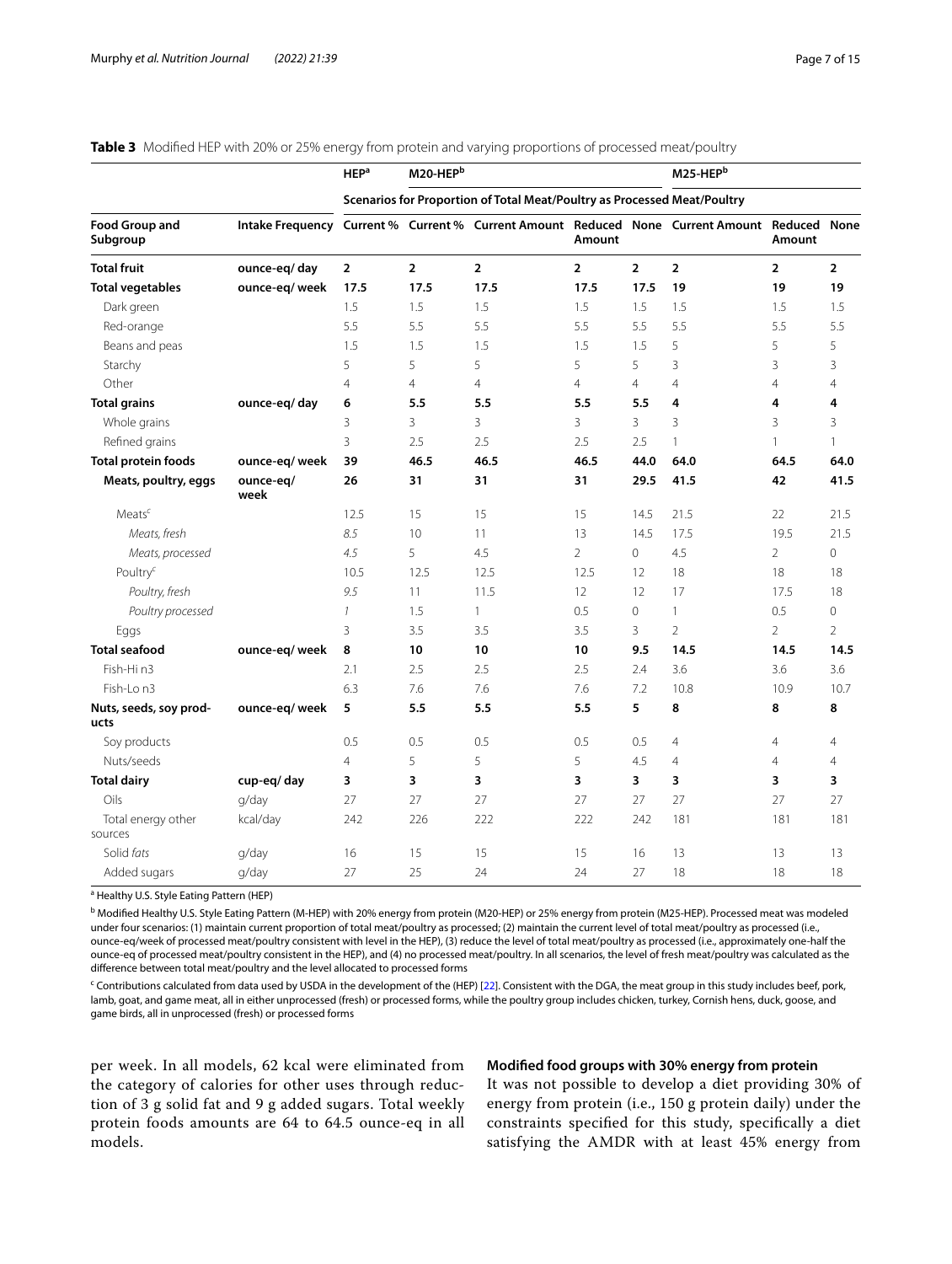|                          |         |                                                 | ى<br>۳                  |                 |           | M20-HEPb                |                |              | M25-HEPb       |                |                |
|--------------------------|---------|-------------------------------------------------|-------------------------|-----------------|-----------|-------------------------|----------------|--------------|----------------|----------------|----------------|
| Nutrient                 | Measure | Reference Intakes by<br>Population <sup>c</sup> |                         | % of Reference  |           |                         | % of Reference |              |                | % of Reference |                |
| Macronutrients           |         | F19-30 y; M 51-70 y                             | Intake                  | $19 - 30y$<br>щ | $M - 70y$ | Intake                  | $19-30y$       | $M_{51-70}y$ | Intake         | $19 - 30y$     | $M$<br>51-70 y |
| Calories, kcal           | %goal   | 2000                                            | 2001                    | 100%            | 100%      | 2001-2003               | 100%           | 100%         | 2002-2005      | 100%           | 100%           |
| Protein, g               | %RDA    | 46;56                                           | 92                      | 200%            | 164%      | $98 - 100$              | 21396-21796    | 175%-179%    | $125 - 126$    | 272%-274%      | 223%-225%      |
|                          | %kcal   | $10 - 35$                                       |                         | 18%             | 18%       |                         | 20%            | 20%          |                | 25%            | 25%            |
| Carbohydrate, g          | %RDA    | 130                                             | 259                     | 198%            | 198%      | 248-250                 | 191%-192%      | 191%-192%    | 228            | 175%           | 175%           |
|                          | %kcal   | $45 - 65$                                       |                         | 52%             | 52%       |                         | 50%            | 50%          |                | 46%            | 46%            |
| Fiber, dietary, g        | %AI     | 28                                              | $\overline{50}$         | 108%            | 108%      | $\infty$                | 107%           | 107%         | 35             | 125%           | 125%           |
| Total lipid (fat), g     | %kcal   | $20 - 35$                                       | $\overline{7}$          | 32%             | 32%       | $72 - 73$               | 32%-33%        | 32%-33%      | $\approx$      | 31%            | 31%            |
| Saturated fats, g        | %kcal   | $rac{10}{6}$                                    | $\frac{8}{10}$          | 8%              | 8%        | $\frac{\infty}{\infty}$ | 8%             | 8%           | $\overline{C}$ | 8%             | 8%             |
| Linoleic acid, g         | %AI     | 12; 14                                          | $\infty$                | 164%            | 141%      | $\infty$                | 167%           | 143%         | $\overline{0}$ | 158%           | 136%           |
| Linolenic acid, g        | %AI     | 1.1; 1.6                                        | 2.3                     | 212%            | 146%      | 2.4                     | 218%           | 150%         | 2.4            | 218%           | 150%           |
| Cholesterol, mg          | mg      | < 300                                           | 214                     | 75%             | 75%       | $241 - 255$             | 80%-85%        | 80%-85%      | 266-272        | 89%-90%        | 89%-90%        |
| Minerals                 |         |                                                 |                         |                 |           |                         |                |              |                |                |                |
| Calcium, mg              | %RDA    | 1000; 1200                                      | 1278                    | 128%            | 107%      | 1272-1277               | 127%-128%      | 106%         | 1295-1296      | 130%           | 108%           |
| Iron, mg                 | %RDA    | 18,8                                            | $\overline{4}$          | 79%             | 178%      | $\overline{4}$          | 78%            | 175%         | $16 - 17$      | 89%-94%        | 200%-213%      |
| Magnesium, mg            | %RDA    | 310;420                                         | 358                     | 116%            | 86%       | 363-366                 | 117%-118%      | 86%-87%      | 407            | 131%           | 97%            |
| Phosphorus, mg           | %RDA    | 700                                             | 1654                    | 237%            | 237%      | 1686-1714               | 241%-245%      | 241%-245%    | 1933-1938      | 276%-277%      | 276%-277%      |
| Potassium, mg            | $96A$   | 2600; 3400                                      | 3390                    | 131%            | 100%      | 3442-3477               | 132%-134%      | 101%-102%    | 3791-3797      | 146%           | 112%           |
| Sodium, mg               | %CDRR   | 2300                                            | 1658                    | 72%             | 72%       | 1443-1680               | 63%-73%        | 63%-73%      | 1405-1597      | 65%-69%        | 65%-69%        |
| Zinc, mg                 | %RDA    | 8:11                                            | $\sim$                  | 162%            | 118%      | $\overline{4}$          | 175%           | 127%         | $16 - 17$      | 200%-213%      | 145%-155%      |
| Copper, mg               | %RDA    | 0.9                                             | $\overline{4}$          | 155%            | 55%       | $\overline{4}$          | 156%           | 156%         | $\overline{1}$ | 189%           | 189%           |
| Selenium, µg             | %RDA    | 55                                              | $\frac{3}{2}$           | 205%            | 205%      | $118 - 120$             | 215%-218%      | 215%-218%    | $132 - 133$    | 240%           | 240%           |
| Vitamins                 |         |                                                 |                         |                 |           |                         |                |              |                |                |                |
| Vitamin A, µg RAE        | %RDA    | 700; 900                                        | 898                     | 129%            | 100%      | 816-606                 | 130%-131%      | 101%-102%    | 908-920        | 130%-131%      | 101%-102%      |
| Vitamin E, mg AT         | %RDA    | $\frac{5}{1}$                                   | $\supseteq$             | 70%             | 70%       | $\equiv$                | 71%            | 71%          | $\equiv$       | 72%            | 72%            |
| Vitamin D, IU            | %RDA    | 600                                             | 300                     | 52%             | 52%       | $314 - 325$             | 52%-54%        | 52%-54%      | 350-354        | 59%            | 59%            |
| Vitamin <sub>C, mg</sub> | %RDA    | 75;90                                           | 129                     | 172%            | 144%      | 129                     | 172%           | 143%         | 126            | 168%           | 140%           |
| Thiamin, mg              | %RDA    | 1.1; 1.2                                        | $\frac{\infty}{\infty}$ | 166%            | 52%       | $\Box$                  | 155%           | 142%         | $\Box$         | 155%           | 142%           |
| Riboflavin, mg           | %RDA    | 1.1; 1.3                                        | $\sim$                  | 183%            | 54%       | $\sim$                  | 182%           | 154%         |                | 182%           | 154%           |
| Niacin, mg               | %RDA    | 14;16                                           | 23                      | 164%            | 144%      | 25                      | 179%           | 56%          | $27 - 28$      | 193%           | 169%           |
| Vitamin B-6, mg          | %RDA    | 1.3; 1.7                                        | 2.2                     | 167%            | 128%      | 2.3                     | 177%           | 35%          | 2.6            | 200%           | 153%           |
| Vitamin B-12, µg         | %RDA    | 2.4                                             | 6.2                     | 260%            | 260%      | $6.7 - 7.0$             | 279%-292%      | 279%-292%    | $8.1 - 8.4$    | 338%-342%      | 338%-342%      |

<span id="page-7-0"></span>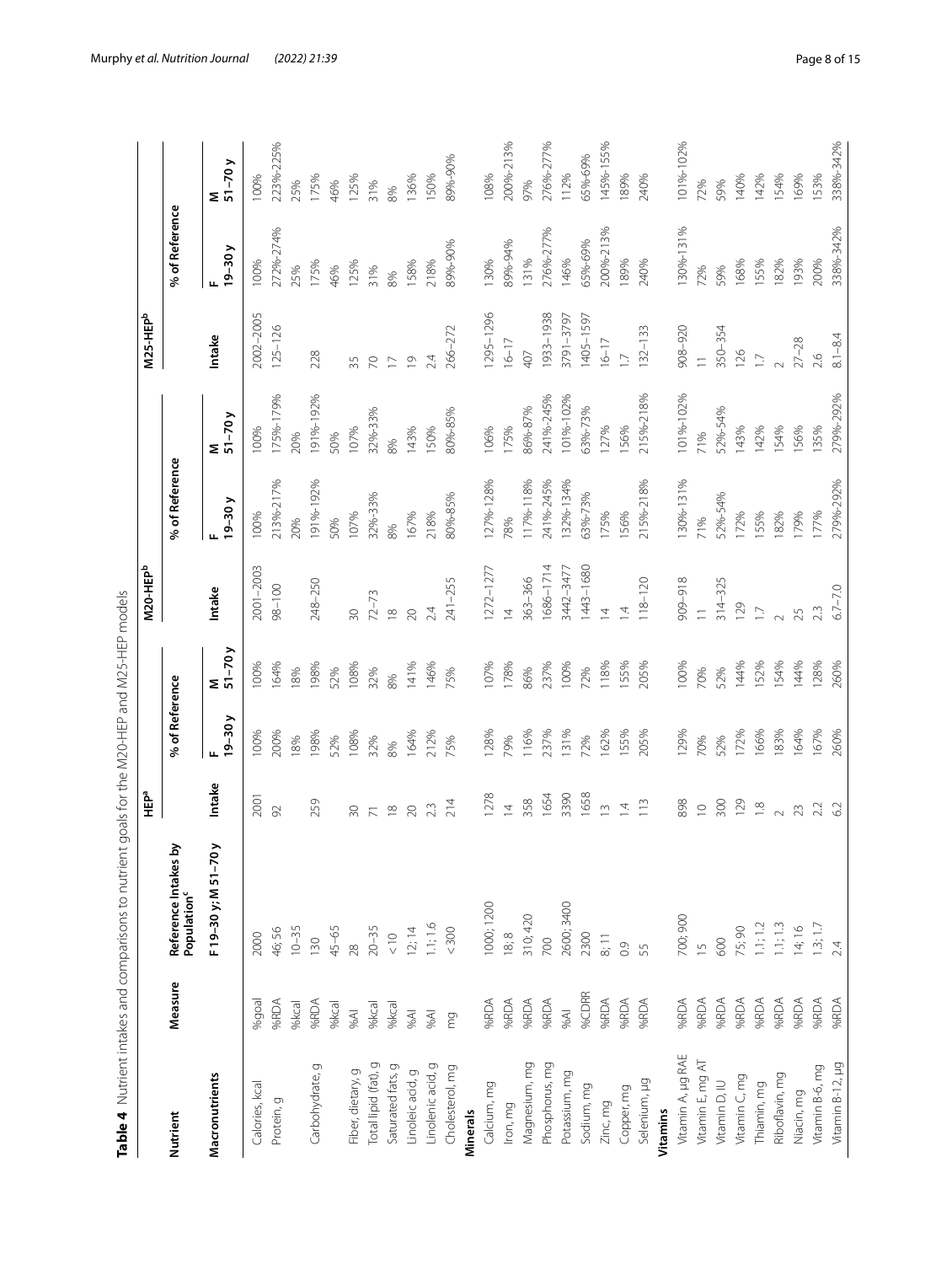| Table 4 (continued) |         |                                                                                                                                                                                                                                                                                                                                                                                                                                                                                                                                               | n<br>∃     |                |            | <b>M20-HEP</b> <sup>b</sup> |                |            | M25-HEP <sup>b</sup> |                |            |
|---------------------|---------|-----------------------------------------------------------------------------------------------------------------------------------------------------------------------------------------------------------------------------------------------------------------------------------------------------------------------------------------------------------------------------------------------------------------------------------------------------------------------------------------------------------------------------------------------|------------|----------------|------------|-----------------------------|----------------|------------|----------------------|----------------|------------|
| Nutrient            | Measure | Reference Intakes by<br>Population <sup>c</sup>                                                                                                                                                                                                                                                                                                                                                                                                                                                                                               |            | % of Reference |            |                             | % of Reference |            |                      | % of Reference |            |
| Macronutrients      |         | F 19–30 y; M 51–70 )                                                                                                                                                                                                                                                                                                                                                                                                                                                                                                                          | Intake     | $19 - 30y$     | $51 - 70y$ | Intake                      | $19 - 30y$     | $51 - 70y$ | Intake               | $19 - 30y$     | $51 - 70y$ |
| Choline, mg         | %AI     | 425; 550                                                                                                                                                                                                                                                                                                                                                                                                                                                                                                                                      | 355        | 86%            | 67%        | 380-393                     | 89%-92%        | 69%-71%    | 441-446              | 104%           | 80%-81%    |
| Vitamin K, µg       | W%      | 90;120                                                                                                                                                                                                                                                                                                                                                                                                                                                                                                                                        | $\sqrt{4}$ | 155%           | 117%       | $ 41 - 142$                 | 157%-158%      | 118%       | $142 - 143$          | 158%           | 118%       |
| Folate, µg DFE      | %RDA    | 400                                                                                                                                                                                                                                                                                                                                                                                                                                                                                                                                           | 513        | 129%           | 129%       | 495-498                     | 124%-125%      | 124%-125%  | 573                  | 143%           | 143%       |
|                     |         | Modified Healthy U.S. Style Eating Pattern (M-HEP) with 20% energy from protein (M2C-HEP) or 25% energy from protein (M25-HEP); sums may not add up to 100% due to rounding<br><sup>a</sup> Healthy U.S. Style Eating Pattern (HEP); sums may not add up to 100% due to rounding                                                                                                                                                                                                                                                              |            |                |            |                             |                |            |                      |                |            |
|                     |         | macronutrients, Recommended Dietary Allowances (RDA) and Adequate Intakes (AI) [2, 24, 25], the 2020-2025 DGA limit for energy from saturated fat [1], the Chronic Disease Risk Reduction (CDRR) level for sodium [25],<br><sup>c</sup> Nutrient Goals for representative populations with a 2,000 kcal energy needs (females ages 19-30 y). and males ages 51–70 y[M51-70 y]): Acceptable Macronutrient Distribution Ranges (AMDR) for<br>and the cholesterol limit used in food pattern modeling exercises to support the 2020-2025 DGA[22] |            |                |            |                             |                |            |                      |                |            |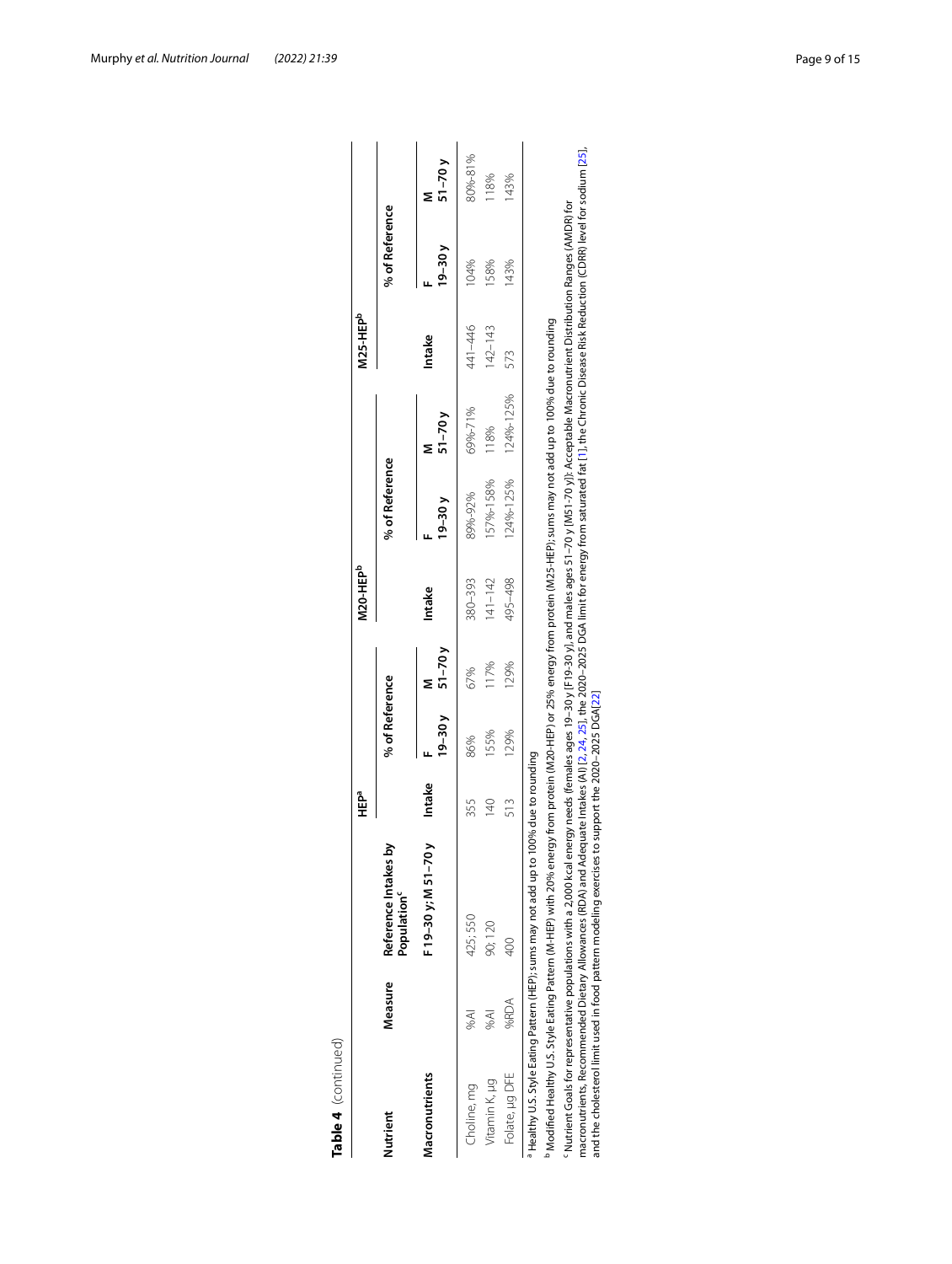

<span id="page-9-0"></span>concentration per 2,000 kcal provided by the Healthy U.S.-Style Eating Pattern (HEP) and the dashed black lines represent the Acceptable Macronutrient Distribution Ranges (AMDR) for macronutrient intake by adults as established by the IOM,<sup>2</sup> the Chronic Disease Risk Reduction (CDRR) level for sodium [\[25](#page-14-3)], and the cholesterol limit used in food pattern modeling exercises to support the 2020–2025 DGA [\[22\]](#page-14-0). Blue bars (1) are patterns with the same proportion of processed meat/poultry as the HEP (34% of total meat and 12% of total poultry as processed); red bars (2) are patterns with the current level of processed meat (4 ounce-eq per week) / poultry (1.5 ounce-eq per week); green bars (3) are patterns with a reduced level of processed meat (2 ounce-eq per week) / (1 ounce-eq per week) poultry; and purple bars (4) are patterns with no processed meat/ poultry

carbohydrate while maintaining a balance of solid fat and added sugars in the calories for other uses category.

# **Modifcations to overconsumed nutrients in the modifed patterns**

In both the M20-HEP and M25-HEP models, the stepwise reductions in weekly ounce-eq of processed meat/

poultry resulted in reductions in daily sodium intake. As shown in Fig. [1](#page-9-0), sodium declined in the M20-HEP from 1,680 mg in the pattern with the current proportion of processed meat/poultry (6.5 ounce-eq per week) to 1,647 mg, 1,542 mg, and 1,443 mg in the modifed patterns with the current level (5.5 ounce-eq per week), reduced level (3 ounce-eq per week), and no processed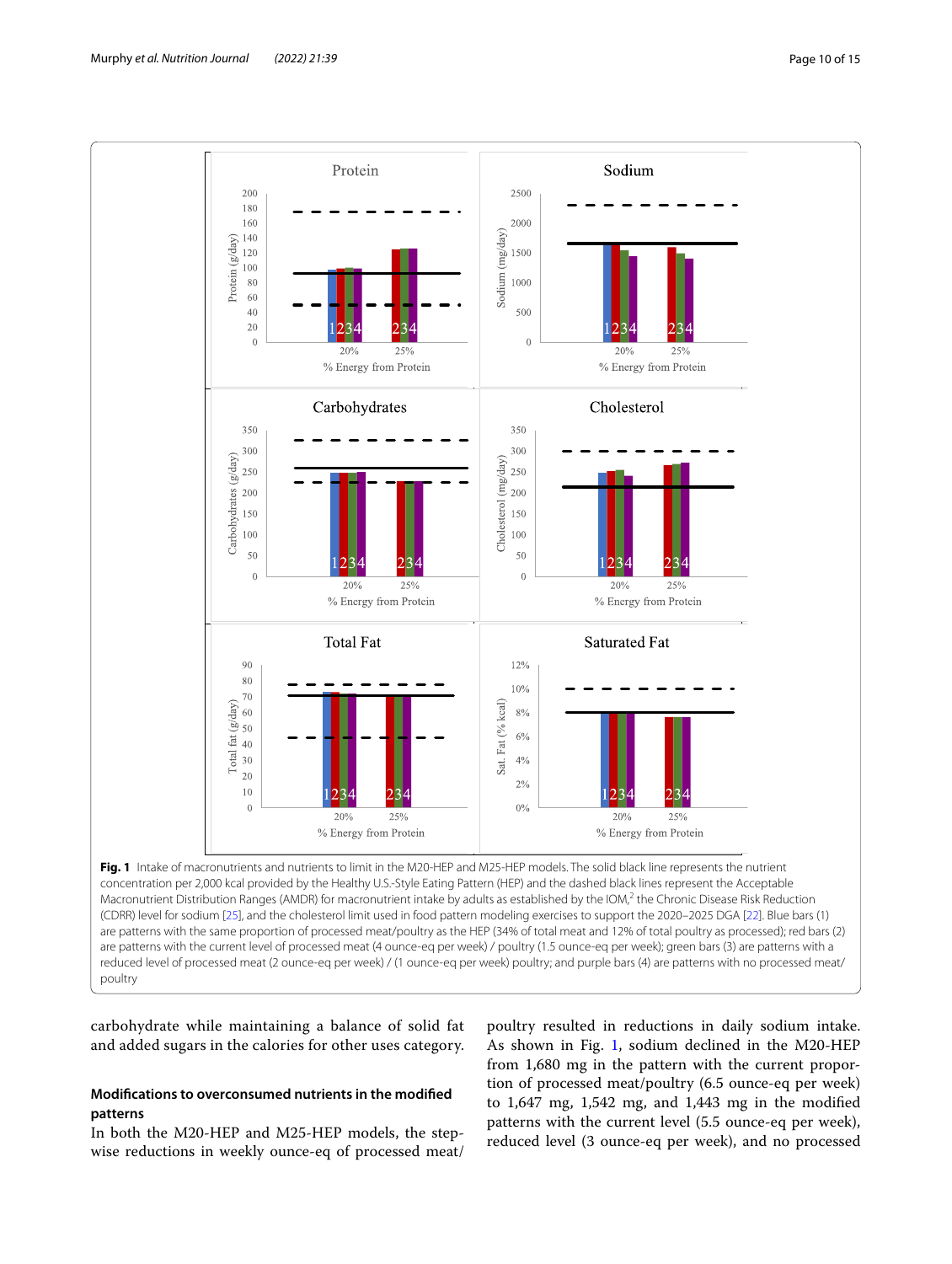meat/poultry, respectively. Likewise, stepwise reductions in processed meat/poultry in the M25-HEP model resulted in reductions in sodium from 1,597 mg in the pattern with the current level of processed meat/poultry to 1,494 mg and 1,405 mg in the modifed patterns with reduced (3 ounce-eq) and no processed meat/poultry patterns, respectively.

The M20-HEP and M25-HEP models provide no more than 8% energy from saturated fat (Fig. [1\)](#page-9-0). In contrast to sodium and saturated fat, the level of cholesterol in the model diets was consistently higher relative to the level of 214 mg in the HEP, with cholesterol ranging from 241 to 255 mg in the M20-HEP, and from 266 to 272 mg in the M25-HEP.

#### **Achievement of nutrient goals in the modifed patterns**

Per the constraints of the study, the model patterns developed for M20-HEP and M25-HEP meet or exceed nutrient goals for all nutrients for which HEP met at least 90% of the RDA/AI (Table [4](#page-7-0)). Consistent with the USDA's HEP, the M20-HEP and M25-HEP also do not meet nutrient goals for vitamin E and vitamin D. For vitamin E, the modifed plans provide 71–72% of the RDA (vs. 70% in the HEP), while for vitamin D the M20-HEP and M25- HEP provide 52–54% and 59% of the RDA, respectively (vs. 52% in the HEP). With the exception of the M20-HEP with no processed meat/poultry, which provides 89% of the choline AI for females ages 19–30 years, all modifed patterns meet or exceed the choline goals for females ages 19–30 years. For males ages 51–70 years, the M20- HEP provide 69–71% of the AI and the M25-HEP provide 80–81% of the AI for choline. Consistent with the HEP, some of the dietary patterns provide less than 90% of the RDA for magnesium among adult males. The M20-HEP provide 86–87% of the RDA for magnesium for adult males ages 51–70 years, which is consistent with the level provided by the HEP for this population (86%), while the M25-HEP provide 97% of the magnesium RDA for these males, which meets the nutrient goal. For females ages 19–30 years, the M20-HEP and the M25-HEP provide a minimum of 78% and 89%, respectively, of the RDA for iron, thus all models are comparable to or higher than the 79% of the iron RDA provided by the HEP.

## **Comparison of higher protein patterns to usual intake**

Dietary patterns that are within  $5<sup>th</sup>$  and  $50<sup>th</sup>$  percentile of UI for over-consumed foods and the 50<sup>th</sup> and 95<sup>th</sup> percentile of UI for under-consumed food could not be achieved for the M25-HEP. In all M25-HEP scenarios, refined grains are below the  $5<sup>th</sup>$  percentile UI of 2.4 g ounce-eq/day, while beans and peas are above the  $95<sup>th</sup>$ percentile (5.5 vs. 5 cup-eq/week), total seafood exceeds the 95th percentile of UI of 11.9 ounce-eq/week, and soy products exceeds the 95<sup>th</sup> percentile of UI of 2.8 ounceeq/week. For the M25-HEP, solid fats are less than the 5<sup>th</sup> percentile of 15 g/day (Table [5\)](#page-10-0).

## **Discussion**

This modeling study demonstrates that the Healthy U.S. Style Eating Pattern (HEP), which provides 18% energy from protein, can be modifed to provide 20% or 25% energy from protein while meeting nutrient needs in a 2,000 kcal diet. Under the constraints of the models in this study, however, it was not feasible to construct a pattern with 30% energy from protein without reducing the percentage of energy from carbohydrate below the carbohydrate AMDR and remaining compliant with other nutrient constraints. In the M20-HEP models, increased energy from proportional increases in all protein foods was offset by reductions in refined grains with little to no reduction in calories from other sources required to meet nutrient needs. In the M25- HEP models, further reductions in refned grains, reductions in starchy vegetables, and shifts in protein foods including reductions in eggs, increases in beans and peas, and proportionately higher increases in soy

| Pattern              | Basis for Amount of Processed Meat/Poultry <sup>a</sup> | <b>Food Group Recommendation</b><br>< 5th Percentile | <b>Food Group</b><br>Recommendation<br>>95th Percentile |
|----------------------|---------------------------------------------------------|------------------------------------------------------|---------------------------------------------------------|
| M20-HEP              | Current %, Current amount, Reduced amount, None         | • No deviations <sup>b</sup>                         | • No deviations <sup>b</sup>                            |
| M <sub>25</sub> -HFP | Current %                                               |                                                      | $\overline{\phantom{a}}$                                |
|                      | Current amount, Reduced amount, None                    | • Refined grains<br>• Solid fats                     | • Beans and peas<br>• Total seafood<br>• Soy products   |

<span id="page-10-0"></span>**Table 5** Food group amounts in M20-HEP and M25-HEP vs 5<sup>th</sup> and 95<sup>th</sup> percentiles of usual intake

<sup>a</sup> Current %, current proportion of processed meat/poultry in HEP; Current amount, current level of processed meat/poultry in HEP; Reduced amount, reduced level of processed meat/poultry compared to HEP; None, no processed meat/poultry

<sup>b</sup> Only deviations beyond those present within the HEP [[22\]](#page-14-0) are noted here

<sup>c</sup> Pattern not feasible in this modeling study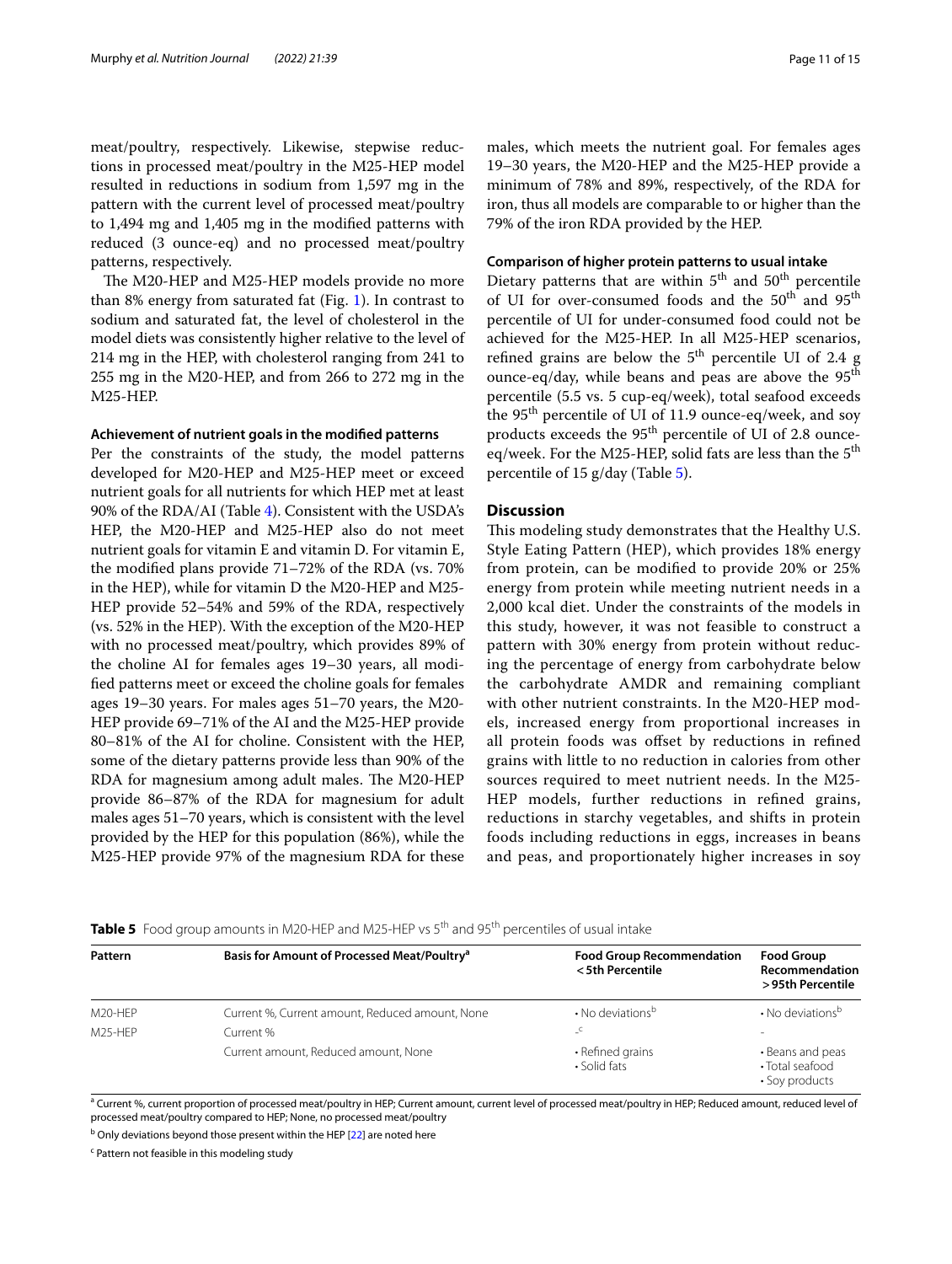products, along with greater reductions in energy designated for other uses, were required to meet the protein goal and nutrient needs. Stepwise reductions in levels of processed meat and poultry in the M20-HEP and M25-HEP models were accompanied by reductions in sodium intake while elimination of processed products in the M20-HEP allowed for a small reduction in total protein foods to meet the protein target.

We are aware of a previous study in which dietary pattens providing a higher percentage of energy from protein were constructed; in that study, models providing 18.8% and 30% energy as protein were developed, primarily by using nonessential calories for additional protein [[26](#page-14-4)]. In the current study, patterns maintained at least 75% of calories for other uses (i.e., approximately 180 or more of the 242 kcal) to allow for consumer choice and ideally diets to which individuals can adhere. Under these constraints, it was not feasible to develop a 30% energy from protein pattern. In contrast to the current study, the study by Wolfe and colleagues did not manipulate contributions of fresh vs. processed meat and poultry.

Dietary guidance recommends limiting intake of processed meat/poultry [[1\]](#page-13-0). Nonetheless, food pattern models in the DGA, which refect consumption patterns by the U.S. population, assume approximately one-quarter of all meat and poultry combined is consumed in a processed form, and approximately one-third of all meat is a processed meat [\[22](#page-14-0), [27](#page-14-5)]. In developing the dietary patterns in this study, protein food subcategories of meat and poultry were disaggregated into weighted proportions of fresh and processed components. This disaggregation of fresh and processed meat and fresh and processed poultry components allowed the models to examine the efects of stepwise reductions in the levels of processed products on nutrient intakes, which is a major strength of this study. Processed meat/poultry including cold cuts and cured meats and bacon, frankfurters, and sausages are among the top sources of sodium in the U.S. diet [\[28](#page-14-6)], and most Americans are encouraged to decrease intake of sodium to support cardiovascular health [[4\]](#page-13-3). As shown in the stepwise reductions of processed meat/poultry in both the M20-HEP and M25-HEP models, elimination of processed products may translate to reductions in sodium on the order of 200–300 mg daily.

The models in this study demonstrate that consumption of fresh forms of lean meat and poultry, or select forms of other protein foods, can more efficiently meet protein needs as processed forms provide relatively low levels of protein per ounce-eq. While higher fat meats may be a source of saturated fat in the diet, lean meats are a modest source of this component. Per ounce-eq, processed meat provides more total fat than fresh meat, though the saturated fat content is comparable at 0.49 and 0.47 g, respectively. No increase in overall total fat intake or saturated fat intake (or percent energy from saturated fat) was observed, which is a refection of the nutrient profles of the foods in the modifed patterns and the reduction of 1–3 g solid fat in the models.

In all modeled dietary patterns, review of the nutrient intakes and comparisons to reference intakes demonstrate that nutrient intakes are comparable or, in some cases, enhanced relative to the HEP. The level of dietary choline, for example, is adequate for females in the modifed diets while it is below recommended levels in the HEP. This shift may be attributed to an increase in eggs in the M20-HEP and the increase in beans and peas in the M25-HEP. In all models, ounce-eq of refned grains are reduced to provide a key source of increased energy from protein. While many refned grains are enriched and make important nutrient contributions to the diet, including the micronutrients folate, iron, and magnesium [\[29\]](#page-14-7), reduced levels of refned grains do not have a detrimental efect on nutrient intakes, likely because these micronutrients are present across a range of protein foods and in particular bean and peas. The M-HEP do provide higher levels of cholesterol (an additional 27–41 mg per day for M20-HEP, and 52–58 mg per day for M25-HEP), though all models remain below the limit of 300 mg per day used in this analysis. A 2020 science advisory from the American Heart Association concluded that dietary patterns emphasizing lean protein sources and other foods naturally low in cholesterol, and providing cholesterol levels comparable or lower than current intake in the U.S., are recommended for cardiovascular health [\[30](#page-14-8)]. Overall the M-HEP provide nutritionally adequate patterns comparable to the USDA HEP.

The models developed in this study demonstrate that a 2,000 kcal diet with 20% energy from protein can be achieved with minor modifcations to the HEP, namely reduction of 0.5 ounce-eq refned grains daily and use of no more than 20 kcal from the calories for other uses category in models with some processed meat/poultry. With the elimination of processed meat/poultry, the modifed protein diet was constructed without compromising any calories for other uses. For individuals interested in slightly increasing energy from protein while eliminating processed meat from the diet, the M20-HEP with no processed meat provides a feasible pattern. Models with 25% energy from protein were constructed in this exercise, though with greater restrictions, including more substantial reductions in amounts of refned grains as well as reductions in starchy vegetables and some substantial modifcations in the specifc forms of protein foods consumed, namely in the weekly ounce-eq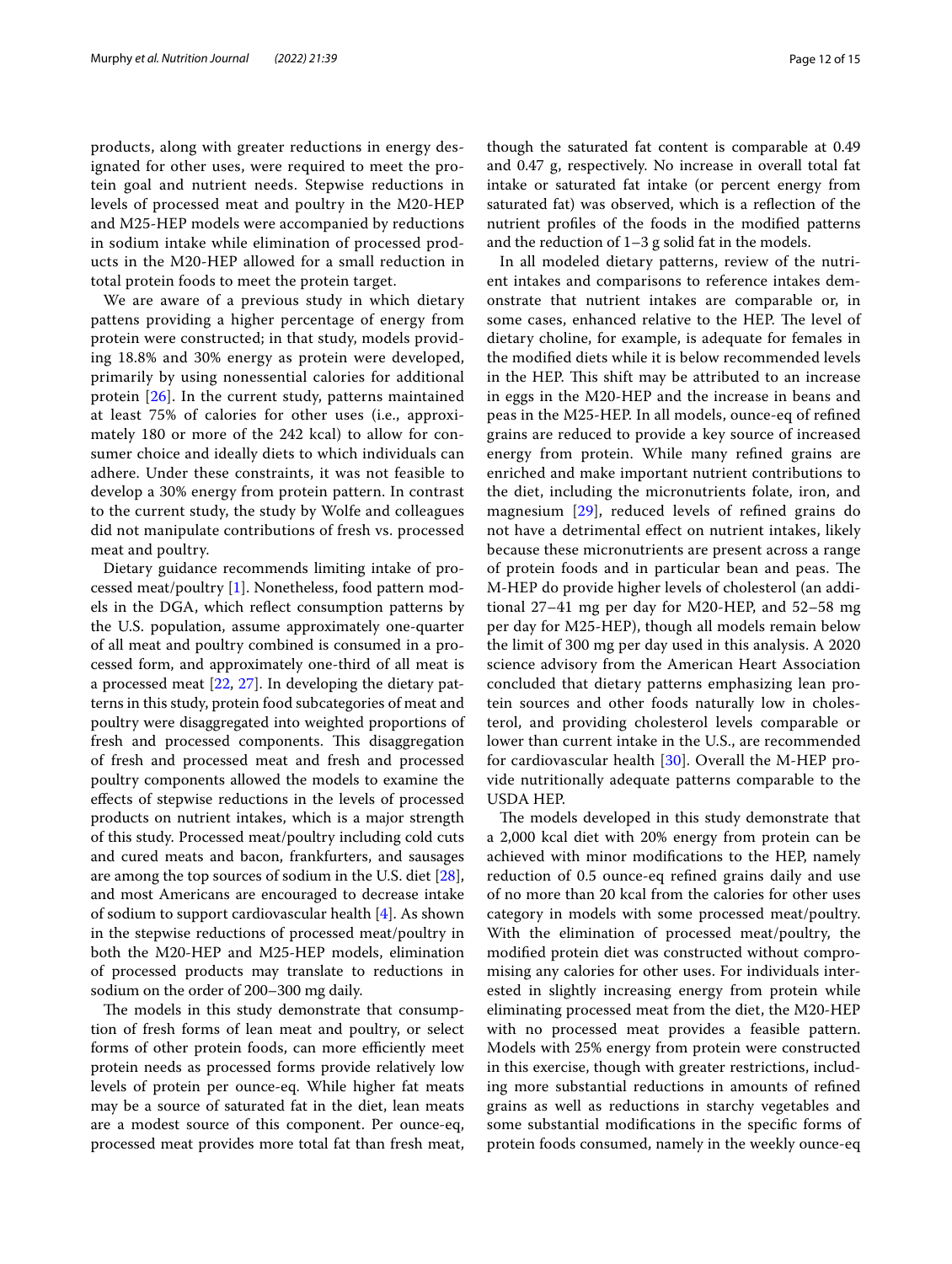of beans and peas, seafood, and soy products. It is noteworthy that the levels of beans and peas and the level of seafood in this pattern are comparable to levels in the MEP or VEP in a 2,000 kcal diet. Nonetheless, it may be difficult for individuals interested in consuming more energy as protein to easily transition to these dietary patterns while staying within the recommended energy levels given substantial shifts in amounts of some food groups, thus the patterns may be more idealistic than realistic for some individuals.

The current modeling exercise did not consider impact on the environment, though this issue warrants consideration in future research on dietary patterns. The M-HEP models in this analysis were developed assuming proportionally higher intake of all foods within the protein foods group defned in the DGA, which include both animal and plant protein sources. Reduced consumption of animal-based foods is considered a strategy to support environmental sustainability [[3,](#page-13-2) [31](#page-14-9)]. The relationship between optimal dietary patterns and environmental sustainability is, however, complex, as a recent systematic review of dietary patterns in the U.S. recommends that future research also consider the water demands of higher consumption of plant-based foods and nutritional tradeofs associated with dietary shifts away from animal sources [\[31](#page-14-9)].

Strengths of this study include use of the USDA food pattern modeling methods to develop higher protein patterns based largely on the HEP. Protein foods were increased in proportions aligning with proportions in the HEP in the M20-HEP, and as feasible in the M25-HEP. A signifcant feature of this study is the disaggregation of the meat and poultry subgroups into fresh and processed components, which allows for modeling to develop diets with reduced or no processed meat/poultry. In future analyses of dietary intakes, disaggregation of the fresh and processed meat/poultry components will be important for understanding sources of nutrients and efects of diferent food selections.

The study is a modeling exercise and not without limits. As with all food pattern modeling, the diets developed in these patterns represent diets composed of foods with little to no added sodium, sugar, or solid fat, and a specifed allowance of calories as added sugars and solid fat for consumers to enjoy food forms that deviate from the reference foods or to consume additional foods. In reality, many individuals do not select diets completely aligned with the patterns and are not able to meet nutrient needs within energy needs. Further nutrition education is necessary to help consumers select nutrient-dense choices. While numerous constraints were developed to ensure that the resulting eating patterns would provide higher energy as protein while remaining generally similar to the HEP, it was not feasible to maintain alignment with the HEP in developing the M25-HEP. The patterns presented in this study represent possible dietary patterns for a 2,000 kcal diet, though numerous patterns could be developed with slightly diferent selections and constraints. In this exploratory study, patterns were constructed only for a 2,000 kcal diet. Additional modeling could be completed to cover the range of energy needs for most adults (i.e., 1,600 kcal to 3,200 kcal). It is noteworthy that the current HEP corresponding to 1,600 kcal provides 21% of energy as protein and the 1,800 kcal diet provides 19% of energy as protein  $[22]$ . Thus, relative to the 2,000 kcal diet, fewer if any modifcations may be needed to achieve higher protein levels in the lower energy diets consumed by older adults or adults on weight loss diets for whom the patterns may be benefcial. Only foods in the protein foods (including beans and peas in the M25-HEP) were used to increase protein; other foods that are sources of protein such as dairy products were not modifed as these are not recognized in the protein foods group in USDA food pattern modelling. Additionally, this study was designed only to examine the feasibility of constructing food patterns with higher energy from protein, not the health effects of these diets. Further analyses to determine the feasibility of higher protein diets based on other USDA patterns, i.e., the MEP and the VEP, are warranted to provide insight on other options.

## **Conclusions**

In summary, the models developed in this study demonstrate that it is feasible to meet recommended intakes of nutrients with consumption of diets similar to the HEP in a 2,000 kcal diet though modifed to provide a higher proportion of energy from protein. Diets with 20% energy from protein were constructed with minor deviations from the current HEP. While nutritionally adequate diets with 25% energy from protein were constructed under the imposed constraints to maintain parallels to the HEP, the resulting diets may be regarded as considerably diferent from current dietary patterns, which could present challenges for adherence. It was not possible to develop a pattern with 30% energy from protein without reducing the percent energy from carbohydrate below the AMDR or noncompliance with other modeling constraints. Lastly, the disaggregation of meat and poultry into fresh and processed components serves to clearly demonstrate the efects of reducing levels of processed products in the diet, particularly on sodium consumption. Routinely presenting meat and poultry in terms of fresh and processed components may be helpful in educating consumers on the value of fresh meat/poultry while limiting consumption of processed meat/poultry.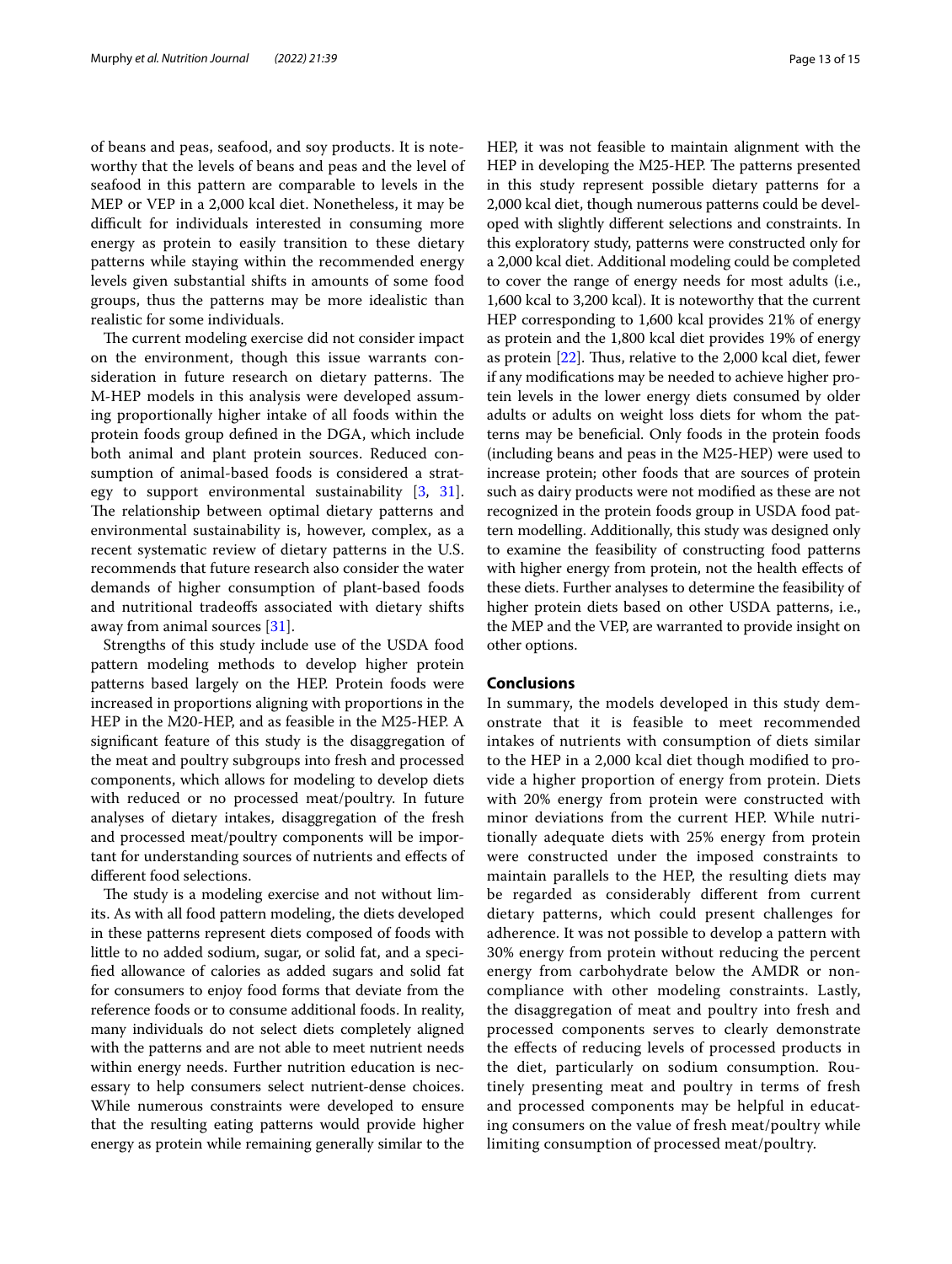#### **Abbreviations**

AI: Adequate Intake; AMDR: Acceptable Macronutrient Distribution Range; CDRR: Chronic Disease Risk Reduction; cup-eq: Cup equivalent; DGA: Dietary Guidelines for Americans; DRI: Dietary Reference Intakes; HEP: Healthy U.S.- Style Eating Pattern; IOM: Institute of Medicine; M20-HEP: Modifed Healthy U.S.-Style Eating Pattern—20% energy from protein; M25-HEP: Modifed Healthy U.S.-Style Eating Pattern—25% energy from protein; M30-HEP: Modifed Healthy U.S.-Style Eating Pattern—30% energy from protein; MEP: Healthy Mediterranean-Style Eating Pattern; M-HEP: Modifed Healthy U.S.-Style Eating Pattern; NHANES: National Health and Nutrition Examination Survey; ounceeq: Ounce equivalent; RDA: Recommended Dietary Allowance; SR: Standard Reference; UI: Usual Intake; USDA: United States Department of Agriculture; VEP: Healthy Vegetarian Eating Pattern.

#### **Acknowledgements**

Not applicable.

#### **Authors' contributions**

All authors contributed to the study design. KAH and LMB conducted the analyses in the modeling framework. All authors contributed to the interpretation. MMM developed the frst manuscript draft and KAH and LBM critically reviewed the text. All authors reviewed and approved the fnal manuscript.

#### **Funding**

This research was supported by the Beef Checkoff.

#### **Availability of data and materials**

The data described in the article and used in the analysis are publicly available from the USDA as cited by the 2020 Dietary Guidelines Advisory Committee and Food Pattern Modeling Team: [https://www.dietaryguidelines.gov/2020](https://www.dietaryguidelines.gov/2020-advisory-committee-report/food-pattern-modeling) [advisory-committee-report/food-pattern-modeling](https://www.dietaryguidelines.gov/2020-advisory-committee-report/food-pattern-modeling).

#### **Declarations**

**Ethics approval and consent to participate** Not applicable.

# **Consent for publication**

Not applicable.

#### **Competing interests**

All authors were employees of Exponent, Inc. when the analysis was completed. Exponent, Inc. provides scientifc consulting to the food and beverage industry. The study sponsor developed the research question but had no role in the design of the study; in the collection, analyses, or interpretation of data; in the writing of the manuscript; or in the decision to publish the results. The study sponsor reviewed the manuscript prior to submission and provided minor editorial suggestions for consideration by the authors who retained the authority to accept or reject them.

#### **Author details**

<sup>1</sup> Exponent, Inc., 1150 Connecticut Ave, NW, Washington, DC 20036, USA. 2 USDA-ARS, BHNRC, Food Components and Health Lab, 10300 Baltimore Avenue, RM. 231, BG. 307B, BARC-EAST, Beltsville, MD 20705, USA.

Received: 20 January 2022 Accepted: 9 June 2022

#### **References**

- <span id="page-13-0"></span>1. U.S. Department of Health and Human Services and U.S. Department of Agriculture: 2020–2025 Dietary Guidelines for Americans. 9th edition. 2020. Available at DietaryGuidelines.gov.
- <span id="page-13-1"></span>2. Institute of Medicine. Dietary reference intakes: the essential guide to nutrient requirements. Washington, D.C: National Academies Press; 2006.
- <span id="page-13-2"></span>3. Dietary Guidelines Advisory Committee. Scientifc Report of the 2015 Dietary Guidelines Advisory Committee: Advisory Report to the Secretary of Agriculture and the Secretary of Health and Human Services.

Washington, D.C: U.S. Department of Agriculture, Agricultural Research Service; 2015.

- <span id="page-13-3"></span>4. Lichtenstein AH, Appel LJ, Vadiveloo M, Hu FB, Kris-Etherton PM, Rebholz CM, Sacks FM, Thorndike AN, Van Horn L, Wylie-Rosett J. 2021 Dietary guidance to improve cardiovascular health: A scientifc statement from the American Heart Association. Circulation. 2021;144:e472–87.
- <span id="page-13-4"></span>5. Bouvard V, Loomis D, Guyton KZ, Grosse Y, Ghissassi FE, Benbrahim-Tallaa L, Guha N, Mattock H, Straif K. International Agency for Research on Cancer Monograph Working G: Carcinogenicity of consumption of red and processed meat. Lancet Oncol. 2015;16:1599–600.
- 6. Wang X, Lin X, Ouyang YY, Liu J, Zhao G, Pan A, Hu FB. Red and processed meat consumption and mortality: dose-response meta-analysis of prospective cohort studies. Public Health Nutr. 2016;19:893–905.
- 7. Micha R, Michas G, Mozafarian D. Unprocessed red and processed meats and risk of coronary artery disease and type 2 diabetes–an updated review of the evidence. Curr Atheroscler Rep. 2012;14:515–24.
- <span id="page-13-5"></span>8. Pan A, Sun Q, Bernstein AM, Schulze MB, Manson JE, Willett WC, Hu FB. Red meat consumption and risk of type 2 diabetes: 3 cohorts of US adults and an updated meta-analysis. Am J Clin Nutr. 2011;94:1088–96.
- <span id="page-13-6"></span>9. Abete I, Romaguera D, Vieira AR. Lopez de Munain A, Norat T: Association between total, processed, red and white meat consumption and allcause, CVD and IHD mortality: a meta-analysis of cohort studies. Br J Nutr. 2014;112:762–75.
- <span id="page-13-7"></span>10. Larsson SC, Orsini N. Red meat and processed meat consumption and all-cause mortality: a meta-analysis. Am J Epidemiol. 2014;179:282–9.
- <span id="page-13-8"></span>11. Guasch-Ferre M, Satija A, Blondin SA, Janiszewski M, Emlen E, O'Connor LE, Campbell WW, Hu FB, Willett WC, Stampfer MJ. Meta-analysis of randomized controlled trials of red meat consumption in comparison with various comparison diets on cardiovascular risk factors. Circulation. 2019;139:1828–45.
- <span id="page-13-9"></span>12. Roussell MA, Hill AM, Gaugler TL, West SG, Ulbrecht JS, Vanden Heuvel JP, Gillies PJ, Kris-Etherton PM. Efects of a DASH-like diet containing lean beef on vascular health. J Hum Hypertens. 2014;28:600–5.
- <span id="page-13-10"></span>13. Roussell MA, Hill AM, Gaugler TL, West SG, Heuvel JP, Alaupovic P, Gillies PJ, Kris-Etherton PM. Beef in an Optimal Lean Diet study: effects on lipids, lipoproteins, and apolipoproteins. Am J Clin Nutr. 2012;95:9–16.
- <span id="page-13-11"></span>14. Hansen TT, Astrup A, Sjodin A. Are dietary proteins the key to successful body weight management? A systematic review and meta-analysis of studies assessing body weight outcomes after interventions with increased dietary protein. Nutrients. 2021;13:3193.
- <span id="page-13-12"></span>15. Kirwan RP, Mazidi M, Garcia CR, Lane KE, Jafari A, Butler T, et al. Protein interventions augment the effect of resistance exercise on appendicular lean mass and handgrip strength in older adults: a systematic review and meta-analysis of randomized controlled trials. Am J Clin Nutr. 2022;115(3):897–913.
- <span id="page-13-13"></span>16. Vogtschmidt YD, Raben A, Faber I, de Wilde C, Lovegrove JA, Givens DI, Pfeifer AFH, Soedamah-Muthu SS. Is protein the forgotten ingredient: Efects of higher compared to lower protein diets on cardiometabolic risk factors. a systematic review and meta-analysis of randomised controlled trials. Atherosclerosis. 2021;328:124–35.
- <span id="page-13-14"></span>17. Lim MT, Pan BJ, Toh DWK, Sutanto CN, Kim JE. Animal protein versus plant protein in supporting lean mass and muscle strength: a systematic review and meta-analysis of randomized controlled trials. Nutrients. 2021;13:661.
- <span id="page-13-15"></span>18. van Baak MA, Larsen TM, Jebb SA, Martinez A, Saris WHM, Handjieva-Darlenska T, Kafatos A, Pfeifer AFH, Kunesova M, Astrup A. Dietary intake of protein from diferent sources and weight regain, changes in body composition and cardiometabolic risk factors after weight loss: The DIOGenes Study. Nutrients. 2017;9:1326.
- <span id="page-13-16"></span>19. Britten P, Marcoe K, Yamini S, Davis C. Development of food intake patterns for the MyPyramid Food Guidance System. J Nutr Educ Behav. 2006;38:S78-92.
- <span id="page-13-18"></span>20. Dietary Guidelines Advisory Committee. Scientifc Report of the 2020 Dietary Guidelines Advisory Committee: Advisory Report to the Secretary of Agriculture and the Secretary of Health and Human Services. Washington, D.C: U.S. Department of Agriculture, Agricultural Research Service; 2020.
- <span id="page-13-17"></span>21. Dewey KG, Pannucci T, Casavale KO, Davis TA, Donovan SM, Kleinman RE, Taveras EM, Bailey RL, Novotny R, Schneeman BO, et al. Development of food pattern recommendations for infants and toddlers 6–24 months of